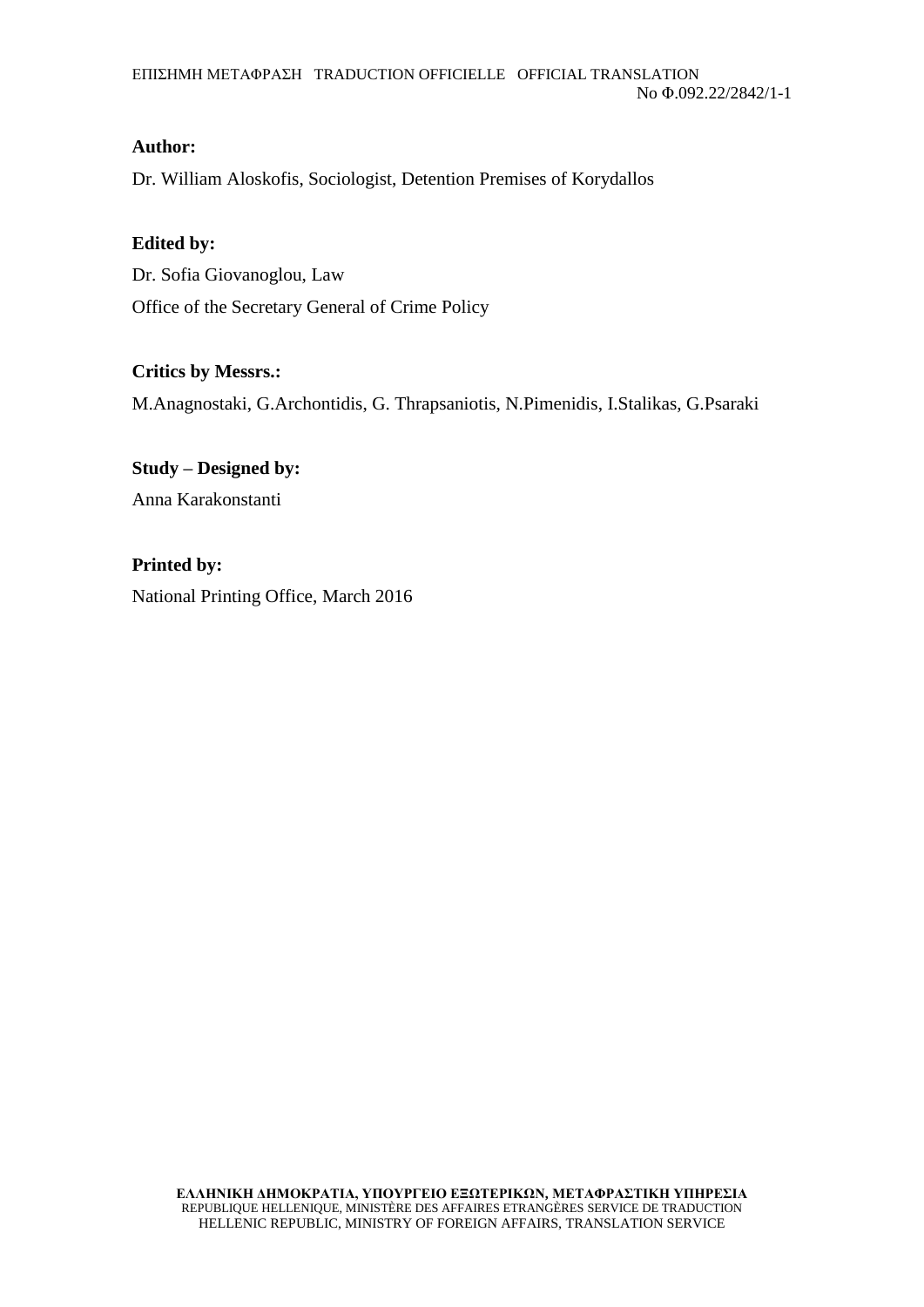Prison is a place where people live together. Therefore, it is necessarily governed by rules, so that life for the detainee and work for the employee may be safe and without any problems. The "rules of the game" in prison is a grid of rights and obligations. A summary of these rules is presented in this booklet. You may find more in the Penitentiary Code and Internal Regulations.

Time in prison is difficult: without freedom, away from family and friends, without any favourite habits. Not though without any rights. Knowing and exercising them, strengthen and protect your personality, but also compel the administration to act based on rules. But at the same time, there are also obligations, and fulfilling them will not just get you out of prison more easily, but will turn time spent inside prison more easy.

Respecting the rights and fulfilling the obligations excludes arbitrariness. Of course, the final measure on rules is respecting human dignity and protecting life. In any case though, justice does not stop at the prison door.

### **Eftychis Fytrakis**

Director General of Crime and Penitentiary Policy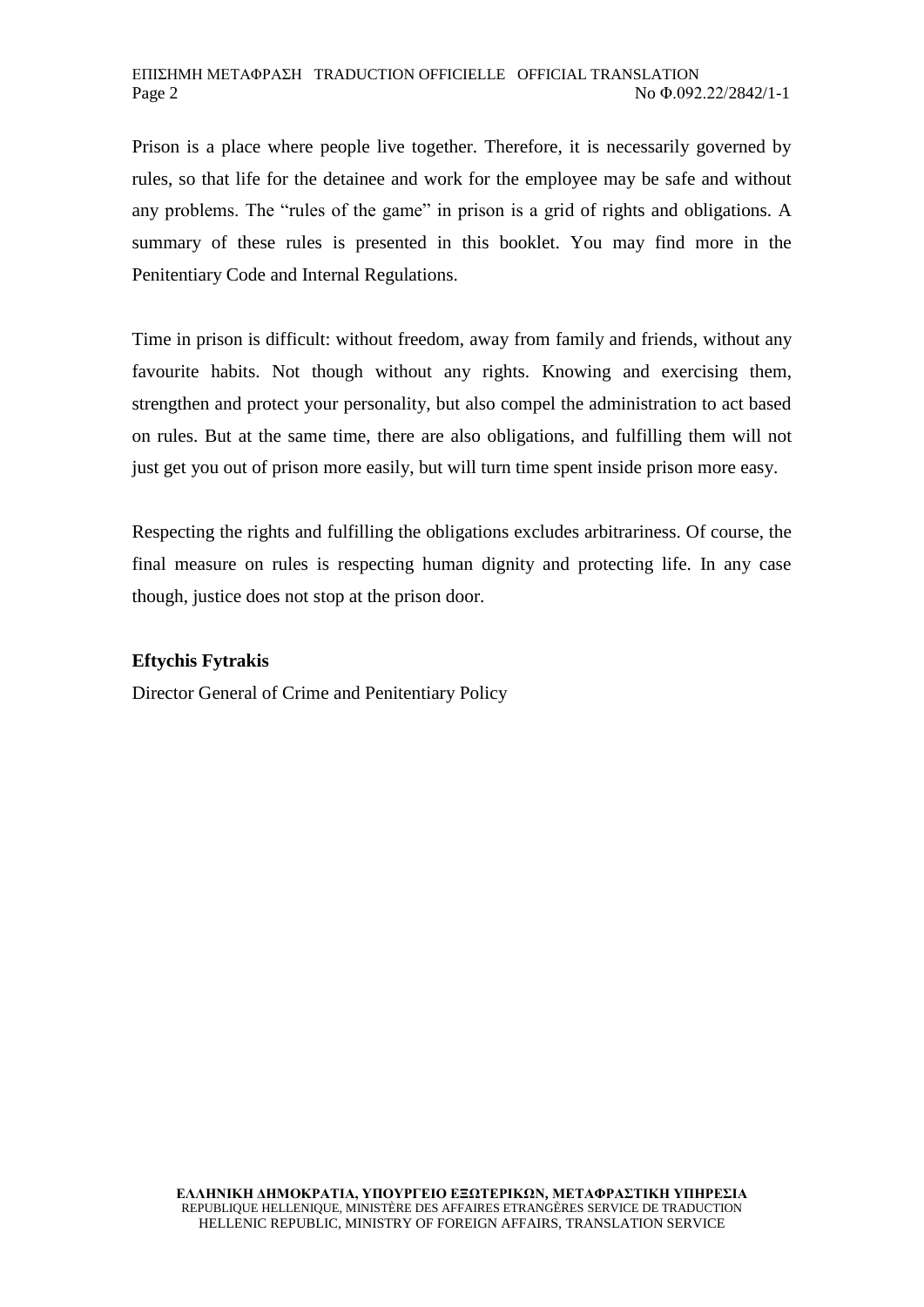# **CONTENTS**

**Leaves Correspondence Referring to the authorities and expressing complaints Prohibited items Permitted items Hunger strike** (right to health) **Conditional Release Conditional release for disabled prisoners Release from prison** (preparation) **Safety and physical integrity** 

**Legal aid "Bracelet"** (early release on electronic monitoring)

**Nutrition and clothing Possibilities once entering the detention premise** 

**Prosecution supervision Voting right Training - Serving time Serving time at home** (at your residence)

**Information, entertainment, sports Visitation rights Work Beneficial calculation** 

**Treatment, detoxification** (from drugs)

**Religious freedom**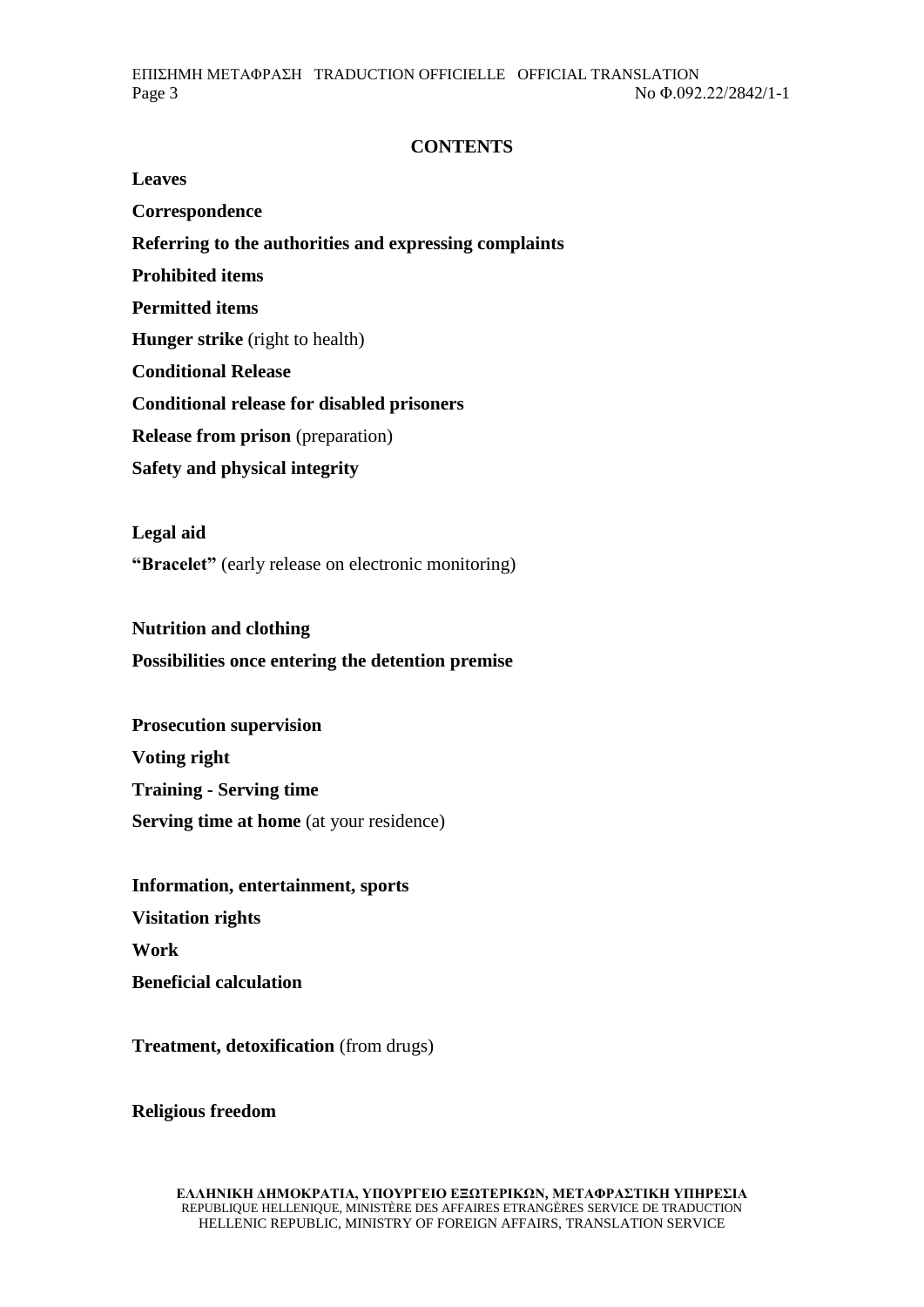ΕΠΙΣΗΜΗ ΜΕΤΑΦΡΑΣΗ TRADUCTION OFFICIELLE OFFICIAL TRANSLATION Page 4 No Φ.092.22/2842/1-1

**Detention premises Central Council for Prisoners Transfer** (K.E.M.) **Community service** 

**Reduction of detention time** (cases)

**Day's wages** (see beneficial calculation)

**Transfers Transport**

**Disciplinary control Disciplinary offences and disciplinary punishments Disciplinary Board** 

**Clothes** 

**Prisoners' Labour Board Prison Council** 

**Telephone communication** 

**Health Hygiene, cleanliness Obligations** (basic)

**Food** 

**Visiting hours Timetable**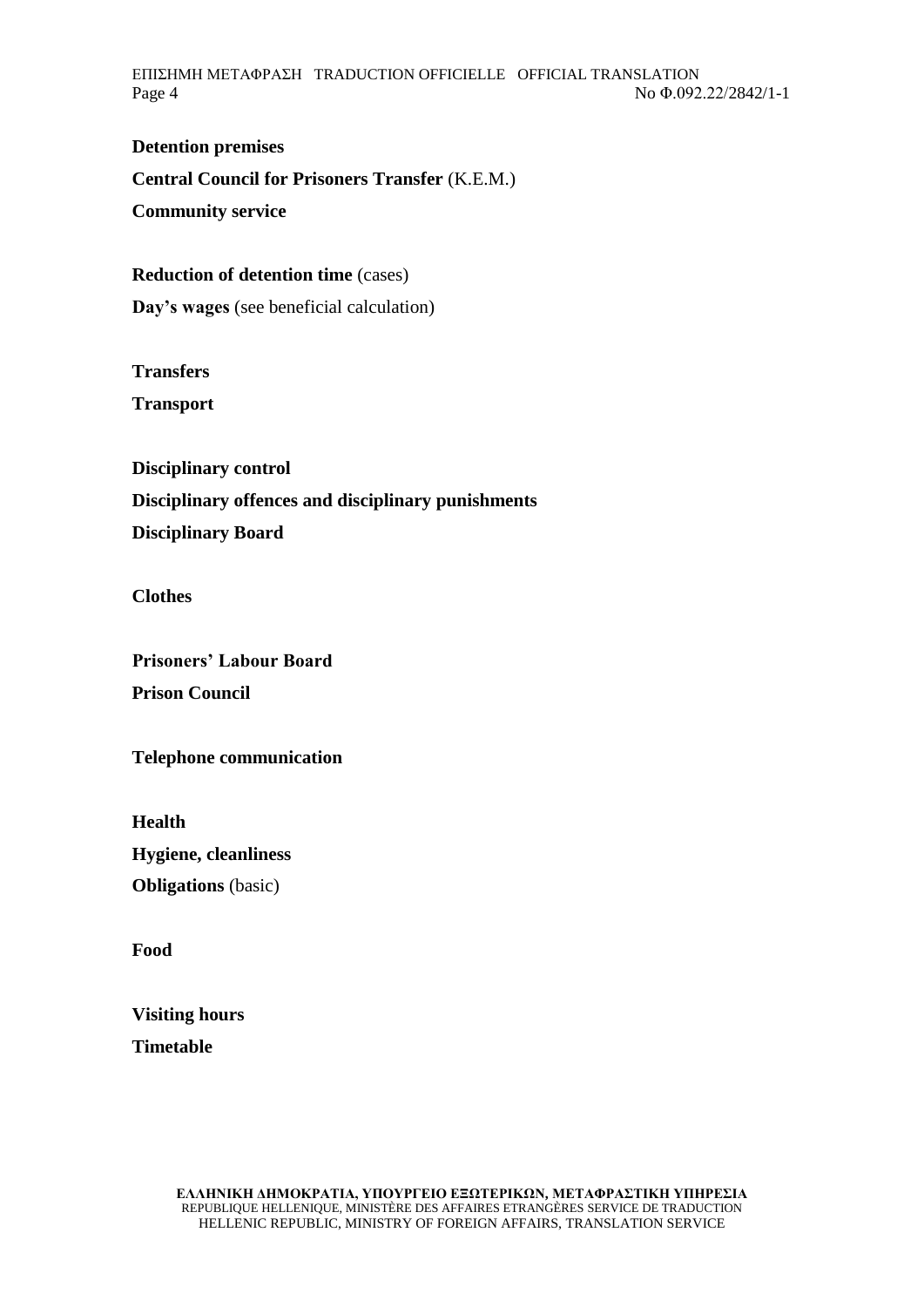### **Leaves**

#### **You have a right to ask, if you meet legal requirements, for:**

**Regular leave** from 1 to 6 days for your gradual reintegration and for preparing yourself to be released from prison. The duration of your leave may be increased up to 9 days, as soon as you have served 2/5 of the sentence or 12 years in case of life imprisonment. You may apply for a new leave two months after the date you left. The overall days of regular leave, without days of travelling, may be 45 days per year maximum. The Disciplinary Board (see Disciplinary Board below) decides on granting the leave based on terms and conditions prescribed by the law (articles  $54 - 56$  of the Penitentiary Code). If your request for granting a regular leave is rejected for a second time in a row, you may appeal before the Council of the Magistrate's Court within 5 days since the rejection decision is communicated to you.

You also have a right to ask financial support when receiving a regular leave, to cover the absolutely necessary expenses, to travel with public transportation, if proven that you are in need.

**Extraordinary leave** by the supervising public prosecutor (see Prosecution supervision below) for 24 hours maximum, either under escort or without. The extraordinary leave is granted to fulfil family, vocational or other emergency or unforeseeable exceptional needs.

An extraordinary leave may also be granted by the personnel and the director of the detention premise, notifying the supervising public prosecutor, due to a spouse or family member's funeral, up to second degree family relation, in urgent critical situations of their health.

- **Educational leave** for your studies at any grade educational school on terms prescribed by the law. The educational leave is granted by the Disciplinary Board (see Disciplinary Board below).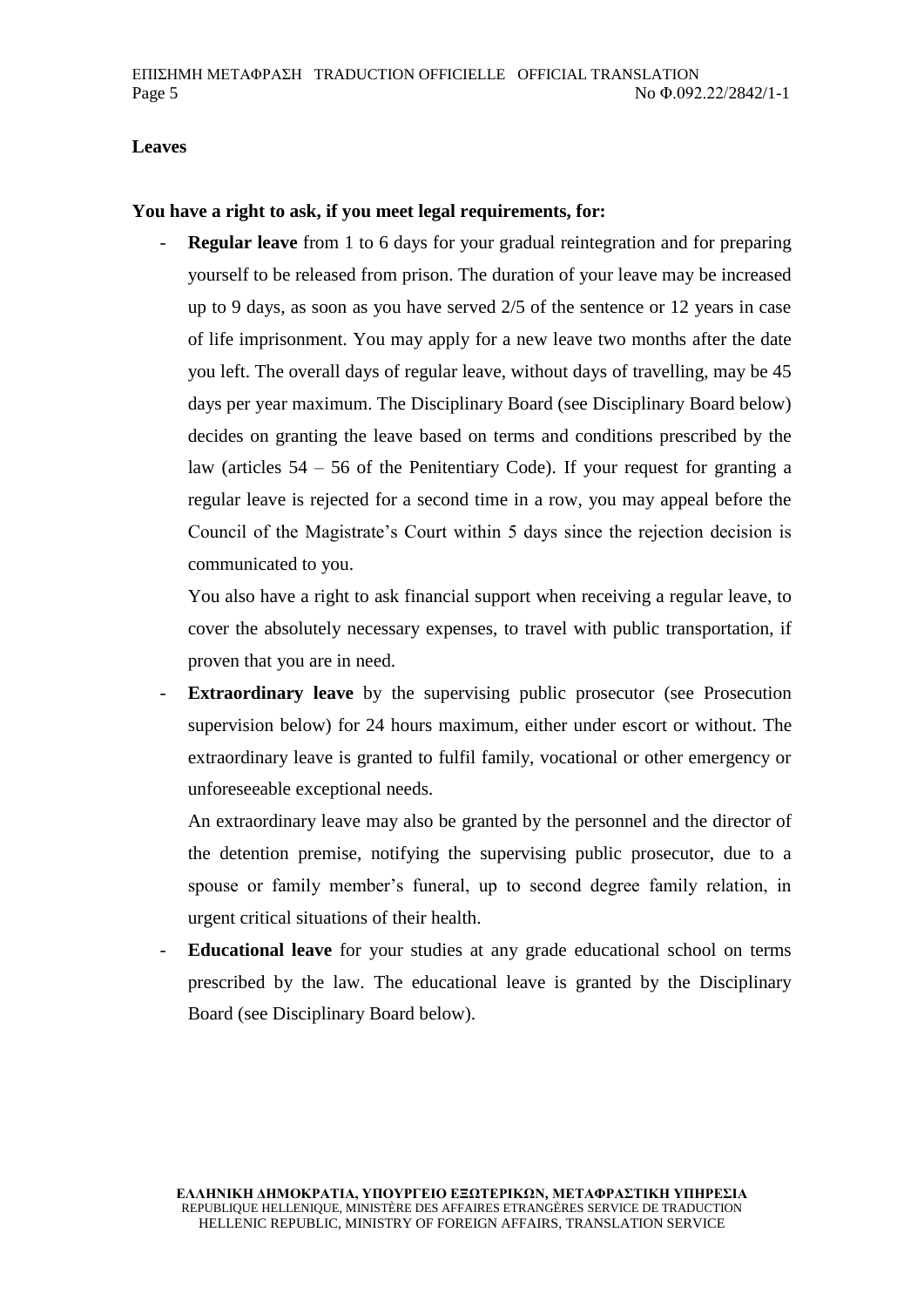## **Correspondence**

#### **You have the right to:**

- Send and receive letters without limitation and in due time via the service of ELTA box (Hellenic Post). You need a licence by the Prison Council (see Prison Council below) only to correspond with another prisoner.
- Ask social service to cover the expenses of your correspondence in case you are in need.

The secrecy of your communication is protected. Its content may be checked for security reasons or for the competent authorities to investigate particularly serious crimes.

### **Referring to the authorities and expressing complaints**

### **You have a right to:**

- Request in writing a hearing by the supervising public prosecutor, director or department heads, as well as the scientific personnel (psychologist, sociologist, social worker). On a daily order by the director posted on the detention premises areas, days and hours of hearing per month are determined.
- Report in writing to the Prison Council in case of illegal action against you or illegal order given by the personnel (see Prison Council below). If the Prison Council rejects your request, you may, within 15 days since you are notified of the decision, or in case of no answer within a month since you submitted you report, appeal by a memo to the local Magistrate's Court Council (article 6, paragraph 1 of the Penitentiary Code).
- Appeal to the supervising public prosecutor, if there are obstacles in your visiting hours, your telephone or other communication and for any other matter concerning your fair treatment and protection.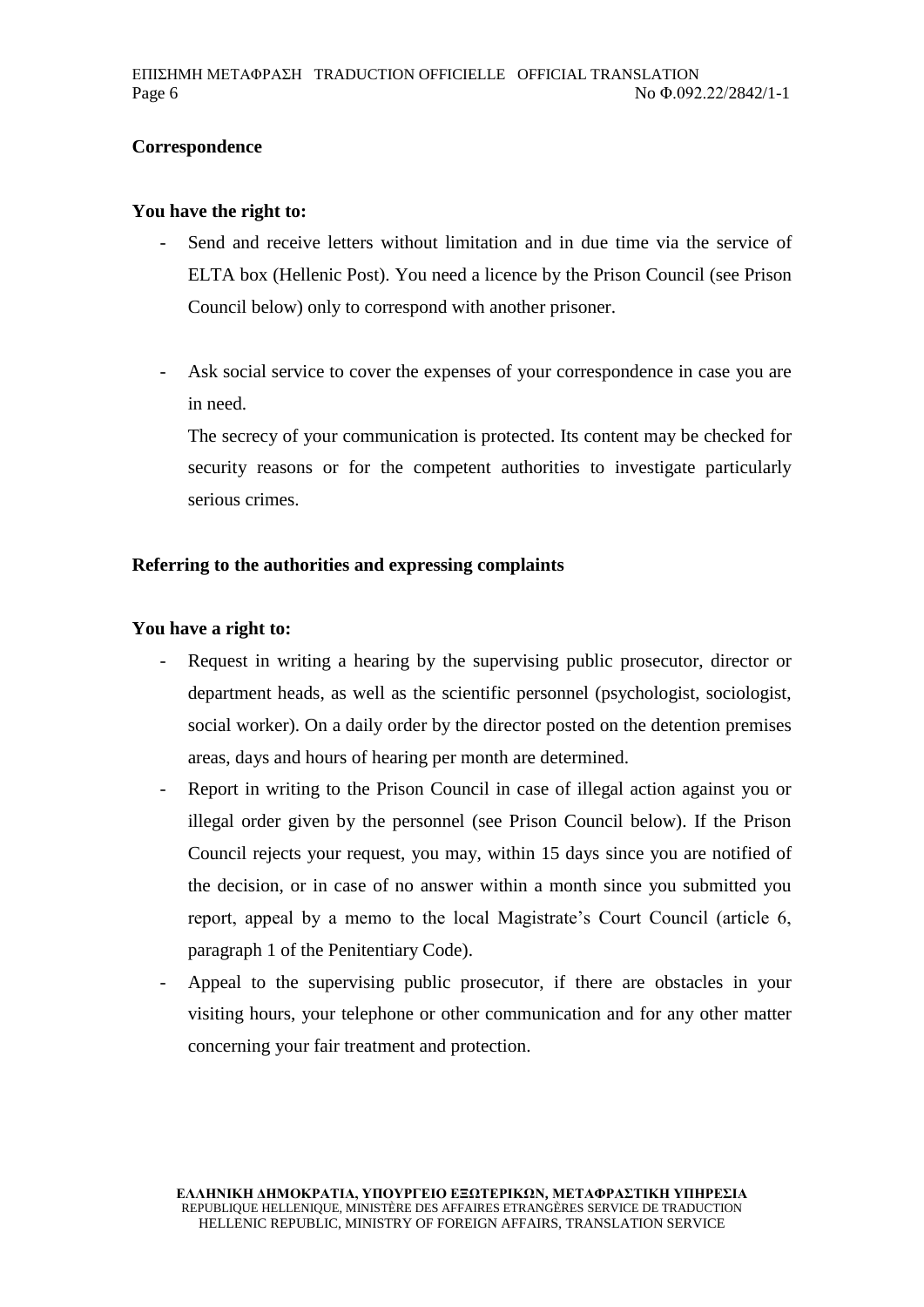o Send reports or letters to national agencies, such as The Greek Ombudsman or international organizations. Letters must be immediately forwarded by the directorate of the premise, without checking its content (article 6, paragraph 3 of the Penitentiary Code).

The Greek Ombudsman authority has further been appointed as the "National Preventive Mechanism against Torture" and other cruel, inhuman or degrading treatment of punishment, and may visit all premises of custodial sentences and talk to prisoners. Furthermore, ordinary and extra controls in the detention premises are being held by the Detention Premises' Inspection and Control Body of the Ministry of Justice, Transparency and Human Rights.

The Ministry's General Directorate of Crime and Penitentiary Policy, supervises via its departments, the operation of detention premises in the country, insures that any illegal actions are revoked and meeting requests from prisoners, and also controls persons in charge (article 6, paragraph 2 of the Penitentiary Code).

### **Prohibited items**

When you first enter it is prohibited to carry with you:

- soaps in solid and liquid form or powder
- toothpaste, shaving foam, crèmes in different packages, perfumes
- radio cassette players, cassette recorders, digital audio equipment except radio, microcomputers, electronic toys, mobile phones, personal organizers
- pens and markers if they may not checked
- pillows, mattresses, rugs, blankets similar to those granted
- cigarettes and smoke in any package
- toilet paper, paper towels, diapers, sanitary napkins
- cosmetics of any king
- shoes, with metal parts or two soles or aerosol, and boots that cannot be checked
- jackets with glass fabric if they cannot be checked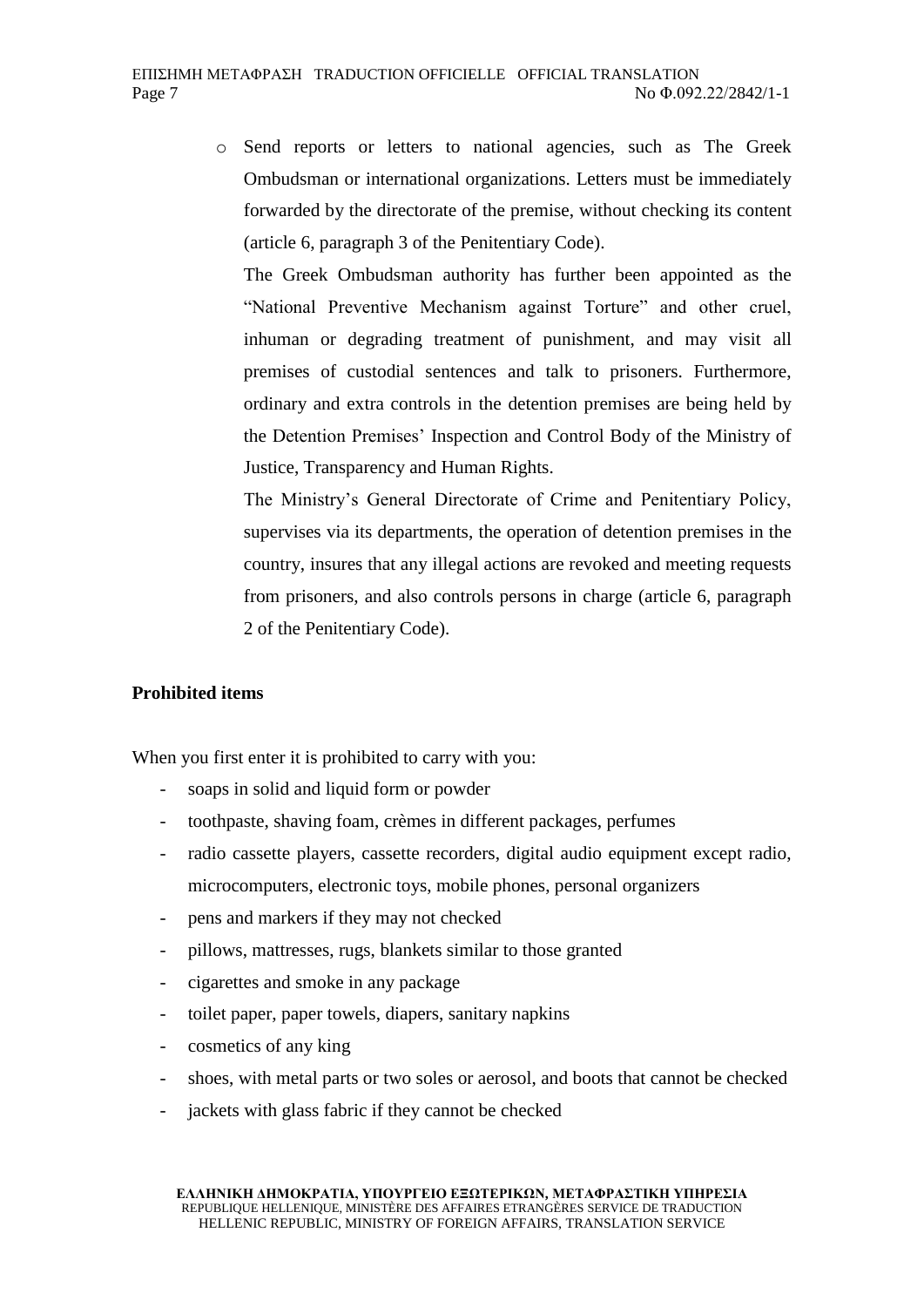#### **You are not also allowed to have:**

- a mobile phone (it is prohibited to possess and use a mobile phone) and its parts (adapter, SIM card)
- sharp objects that can be used as weapons
- narcotic or alcohol substances, devices to manufacture or use them
- assets or items your cellmates exclusively use
- phone cards amounting overall over 25 euro

Money, jewellery, valuables and other items, despite those permitted, you are giving them for keeping in the accounting office and the storeroom when you are first let in. These items are listed analytically in a special registry book by an employee, you sign when giving them and they are returned to you and you sign for them in case you are transferred or released from prison.

In case of a doubt as to whether an item is permitted or not, the Police Sergeant makes the decision.

### **Permitted items**

It is permitted for you to have in your cell items of direct and everyday use, with no metal sheeting. Their overall volume may be of a regular size suitcase and not any larger, and these are:

- necessary clothes, shoes, underwear, slippers without any nails, buckles or any other dangerous parts
	- o a wrist watch operating, wedding ring
	- o a religious symbol
	- o plastic hangers
	- o toothbrush, plastic razors, plastic comb, BIC lighter
	- o small radio, small TV set with headphones
	- o sunglasses or vision glasses
	- o a small nail clippers without scissors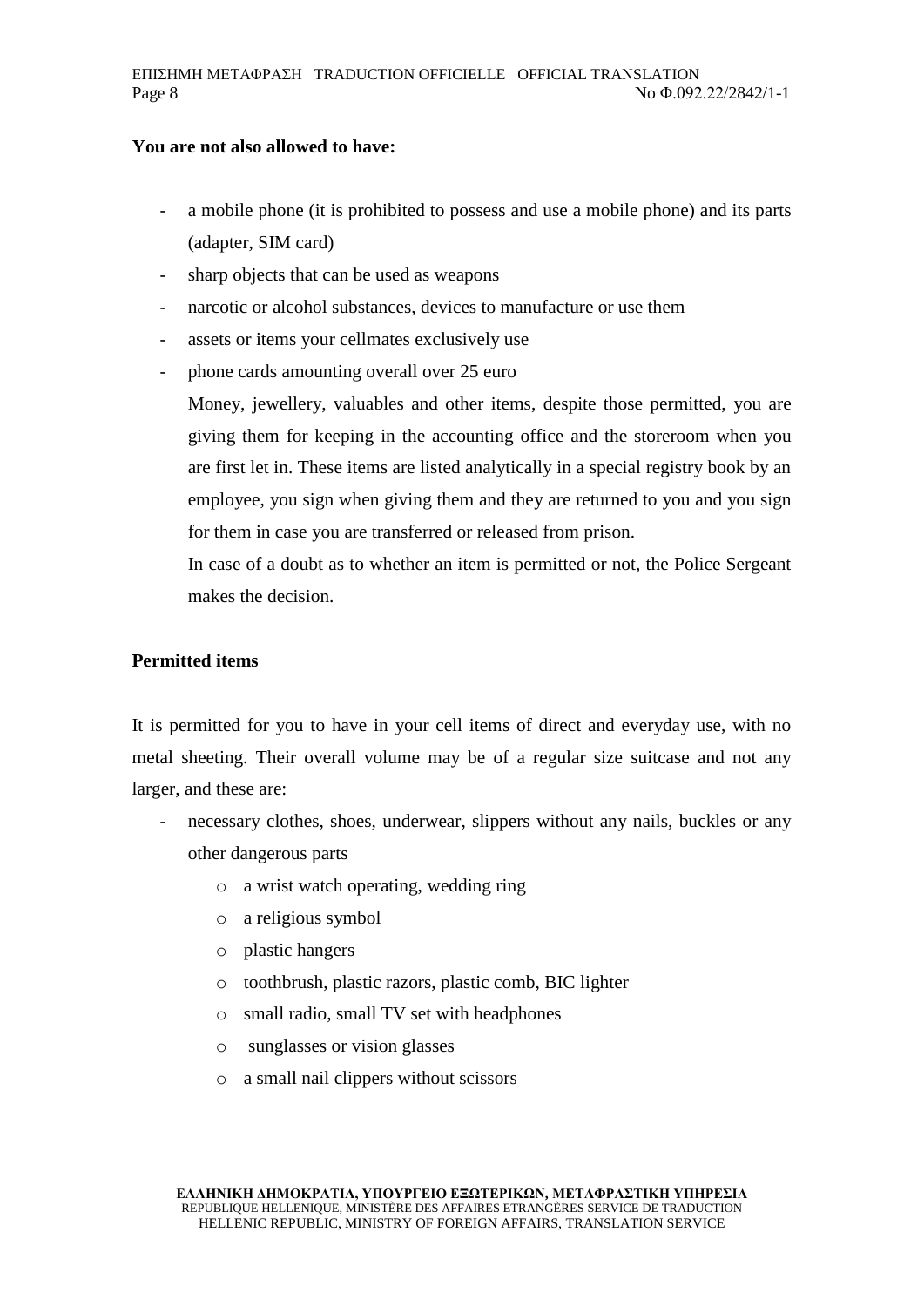- o pencils, pen, paper, books, newspapers, magazines on a limited number and provided they are checked, sheets, pillowcases, towels and blankets without webbing
- o plastic utensils, spoons, forks, Tupperware, and a small thermos if that can be examined
- o backpack, travel bag of soft fabric, plastic or any other flexible material, without double bottom and metal supports
- o any kind allowed for buying from a shop or a canteen
- o plastic back brace, hernia belts, crutches, orthopaedic articles, following a permit from the prison doctor and provided they can be checked
- o medications, following a doctor's permit
- o articles for educational or artistic purposes and for using time creatively, following your application and a permit granted by the Prison Council, provided they can be checked

## **Hunger strike** (right to health)

A prisoner stating that he/she is beginning a hunger strike has the right to call a prison doctor or a doctor of his/her choice, to verify his physical, emotional and mental health (article 31, paragraph 1 of the Penitentiary Code).

### **Conditional Release**

You may be early released, that is, having served a part of the sentence that depending on the sentence imposed by the court is specifically prescribed by the law. You may ask about that the prison secretariat. The Magistrate's Court Council decides on your release. If though you do not meet the terms specified in the release ordinance, or you are convicted for another offence, you will return to prison and serve your entire remaining sentence.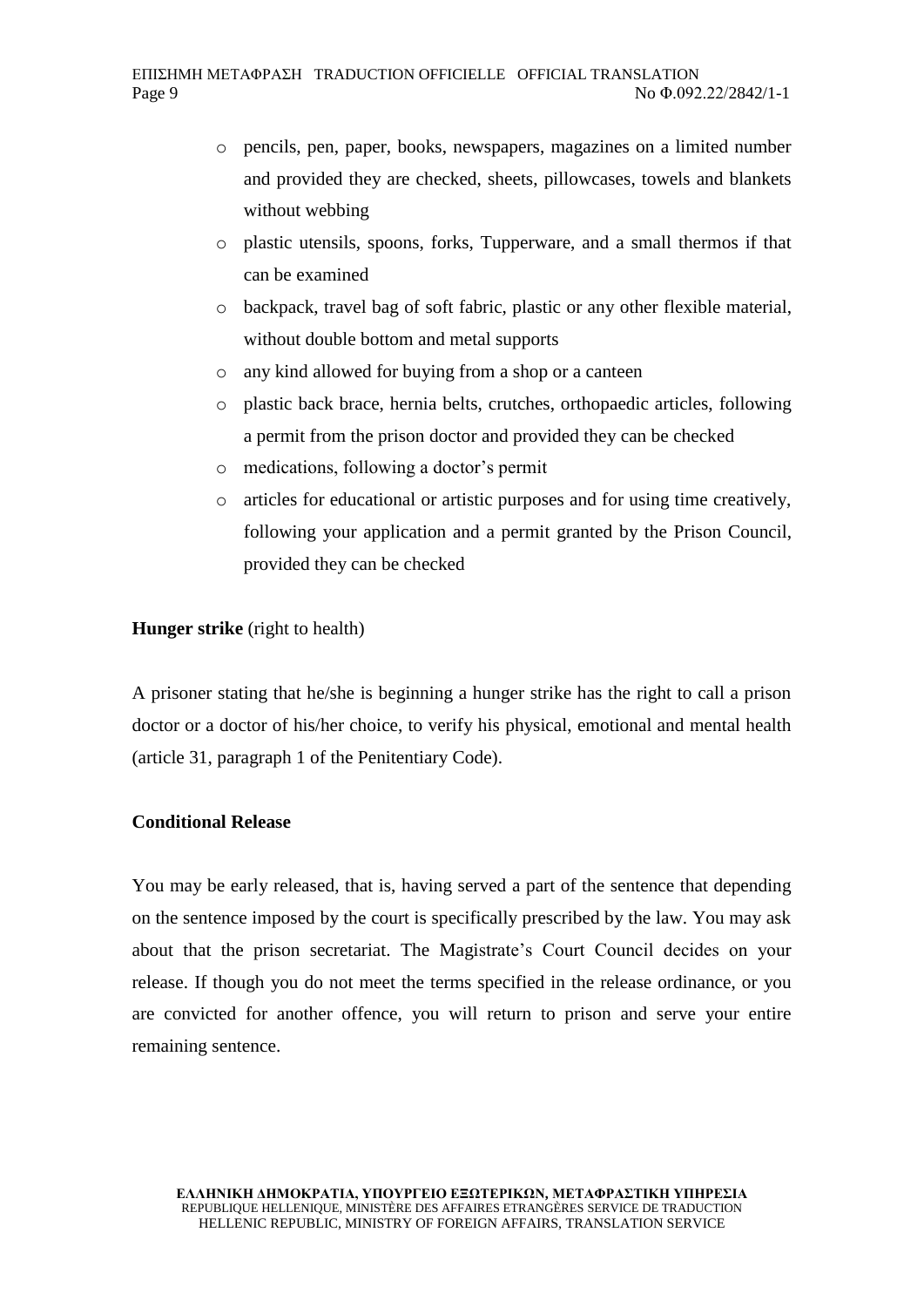#### **Conditional release for disabled prisoners**

In case you face serious health problems or a severe disability, you may be released earlier so that your health is not worsened. For that reason, you may ask for a relevant examination by an expert doctor or from KE.P.A. (Disability Certification Center). However, if you committed another offence, you will serve the entire remaining of your sentence without having the right to be released again based on these provisions (article 110A of the Penal Code).

#### **Release from prison** (preparation)

After you are released from prison, it is possible that you face practical difficulties in everyday life or adjustment problems. You may still not know where to go for help. To better prepare you return to family and social life, even to have support so that you may look for work, you may work together with social service and its specialized personnel (psychologist, sociologist, social worker at the detention premise where you are being detained).

Furthermore, your participation in educational programs and vocational training programs, as well as in special therapy groups and other activities organized in prison, might help you reinforce your skills and get in touch with people and agencies that could help you when you are released.

"EPANODOS" is a legal entity of private law operating under the supervision of the ministry of Justice, Transparency and Human Rights, and exclusively dealing with matters relating to persons being released from prison. You may have further information on "EPANODOS" and other agencies and services operating at your area of residence from the social service and the prison personnel where you are being detained.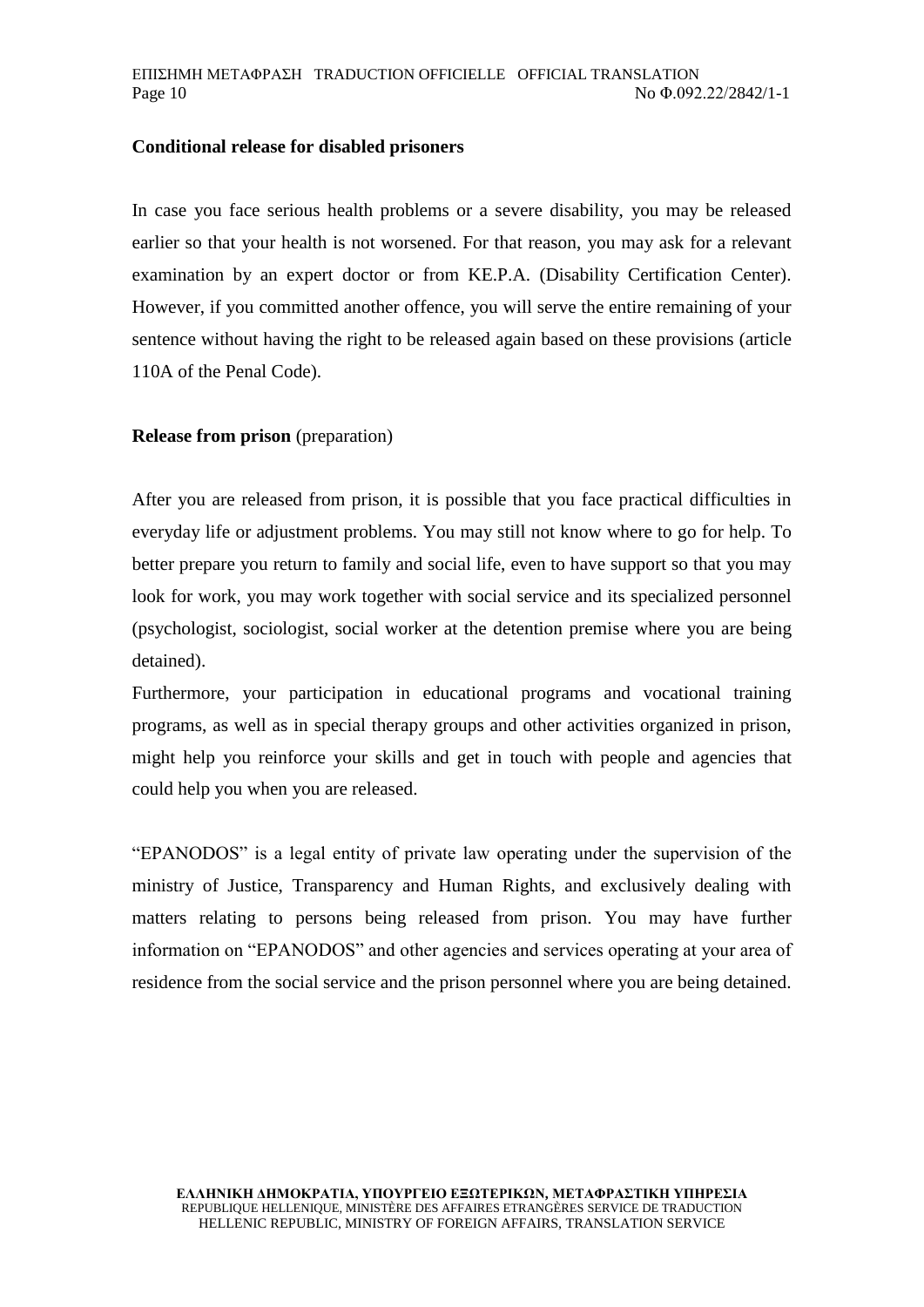### **EPANODOS, Released Prisoner Reintegration Center**

28-30 Derigny St., Victorias Square, P.C. 104 34 Athens, Tel.: 210-8815904, 210-8815032, fax: 210-8251109 Email: [epanodos@epanodos.org.gr,](mailto:epanodos@epanodos.org.gr) [http://www.epanodos.org.gr](http://www.epanodos.org.gr/)

#### **Safety and physical integrity**

The service has the obligation to ensure safety for each prisoner. If someone treats you violently or harasses you, you may address yourself to the supervising public prosecutor, the director and any member of the prison personnel, particularly to the Police Sergeant. Violence and harassment is when someone is hitting or threatening you.

Under recent law 4322/2015, there are now more severe punishments for actions exercising physical violence and have been committed by prisoners against other prisoners or against employees of detention premises, even during a leave. Sentences imposed on the above actions (provided they are felonies or misdemeanours committed with deceit) are served entirely after having served the initial sentence and cannot be merged with other sentences imposed or that will be imposed (article 94, paragraph 4 of the Penal Code).

### **Legal aid**

If you are financially weak, you may apply to the supervising public prosecutor so that a lawyer is appointed ex officio, submitting together:

supportive documents such as for example a tax return, an IRS clearance note, certificate of payment for welfare or unemployment benefits, minutes from court decisions proving that you were tried without a lawyer, that your were not able to pay any fines or convert sentences into fines, etc.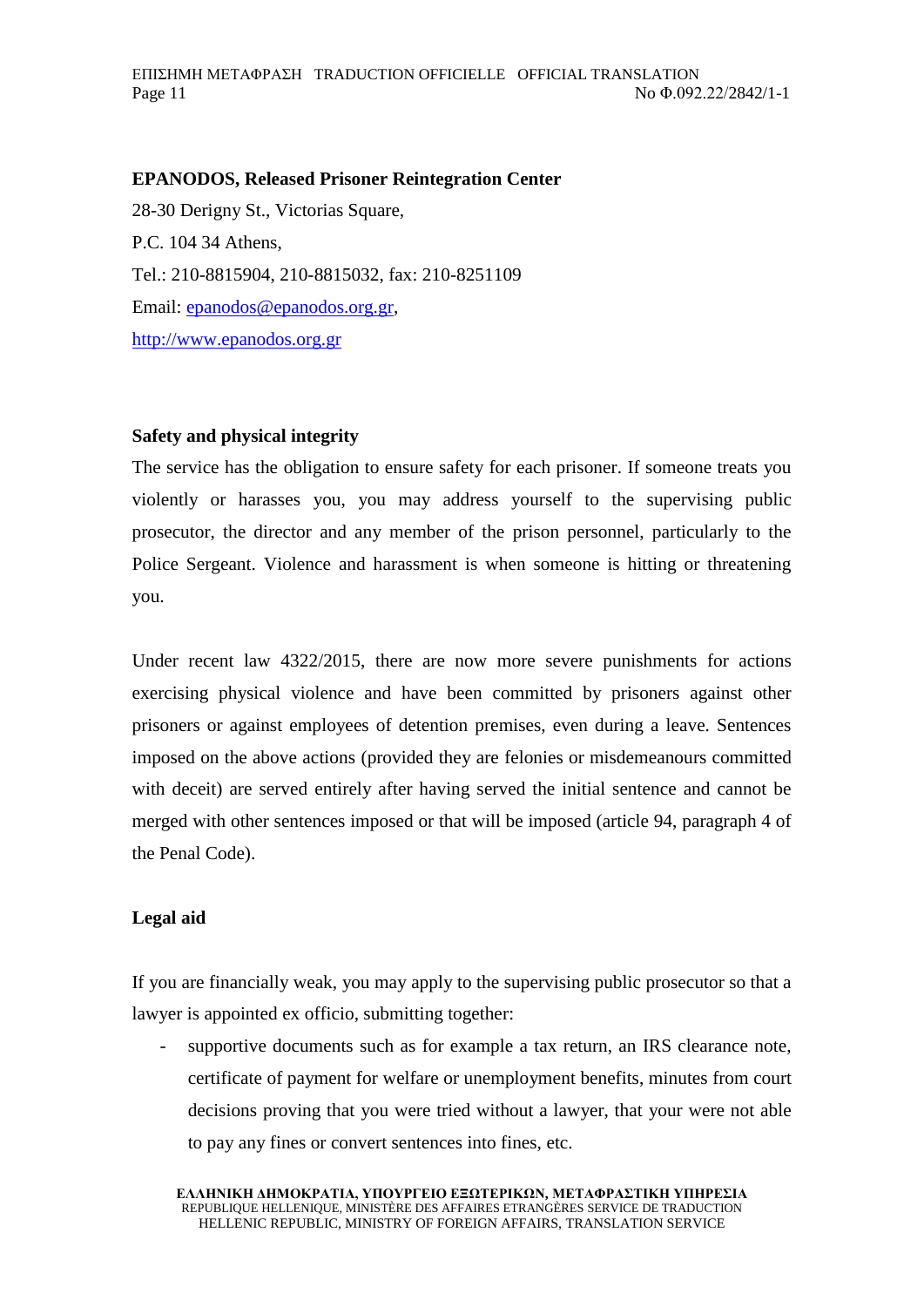- a copy of the summons
- a note from a social worker
- a copy of your personal account from the accounting office of the prison. In case you application is rejected you may appeal to the next higher agency within three days.

### **"Bracelet"**

(Early release on electronic monitoring)

If you are convicted to a temporary incarceration sentence and your permanent residence is within the District of Attiki or Thessaloniki, you may request that you are released earlier under the terms of electronic monitoring, until the time limit of being released based on the provisions of article 105 as to the Penal Code. This is also valid in case you are convicted for felonies, which are examined by the First Instance Court of Athens, Piraeus and Thessaloniki due to jurisdiction, under the specific requirements prescribed by the law (Law 4205/2013, FEK (Government Gazette Issue) A' 242, and Presidential Decree 62/2014, FEK A' 105). You will be charged with the expense for the equipment ("bracelet"), unless you are poor, and then you have a right to ask that this measure is applied free of charge.

# **Possibilities once entering the detention premise**

Once you enter to prison, you may:

- a) declare in writing:
- whether your personal safety is in danger and you must be protected
- whether there are prisoners with whom you are facing problems
- whether there are prisoners with whom you have for example family relation
- if you are a foreigner, inform the Embassy of your nationality about your detention, provided this is what you want
- if you want to inform any person in case of emergency.
- b) Be advised by the prison personnel (director or police sergeant or secretariat or social service) on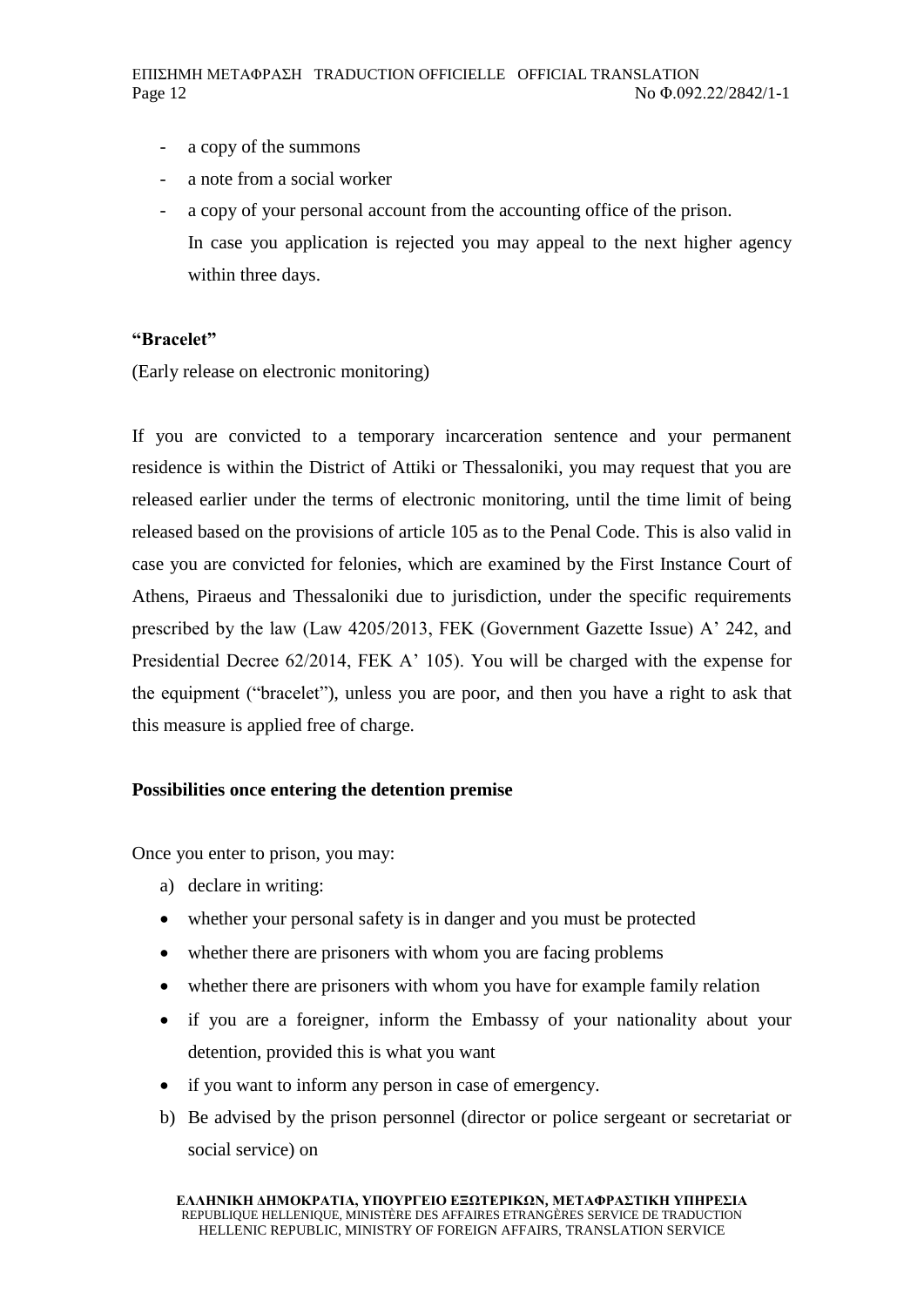- your rights
- obligations
- practical everyday matters.
- c) talk to a member of the scientific personnel in prison or to an employee of the detention premise in case when:
- there is a particular family problem
- there is a family matter
- you are preoccupied with legal matters or legal assistance is required.

#### **Prosecution supervision**

The public prosecutor where the detention premise you are being detained is located (supervising prosecutor) is empowered to supervise the conditions of executing court decisions and legitimacy of serving the penalty of confinement in prison. As to your right, you may request a hearing by the supervising public prosecutor; see above Referring to the authorities.

#### **Voting right**

You may vote at a polling station inside the detention premise on parliamentary elections, on European parliament elections, and on any referendum if you enlisted in the electoral registers following an application and if you have not been deprived of your civil rights by an irrevocable court decision.

#### **Training**

There are education units operating in several detention premises, where basic and ongoing education is provided. Diplomas granted are equivalent to the corresponding ones from school of the same level of education, without the certificate showing that they were acquired in a detention premise. Social service may inform you on the programmes operating in the detention facility where you are detained.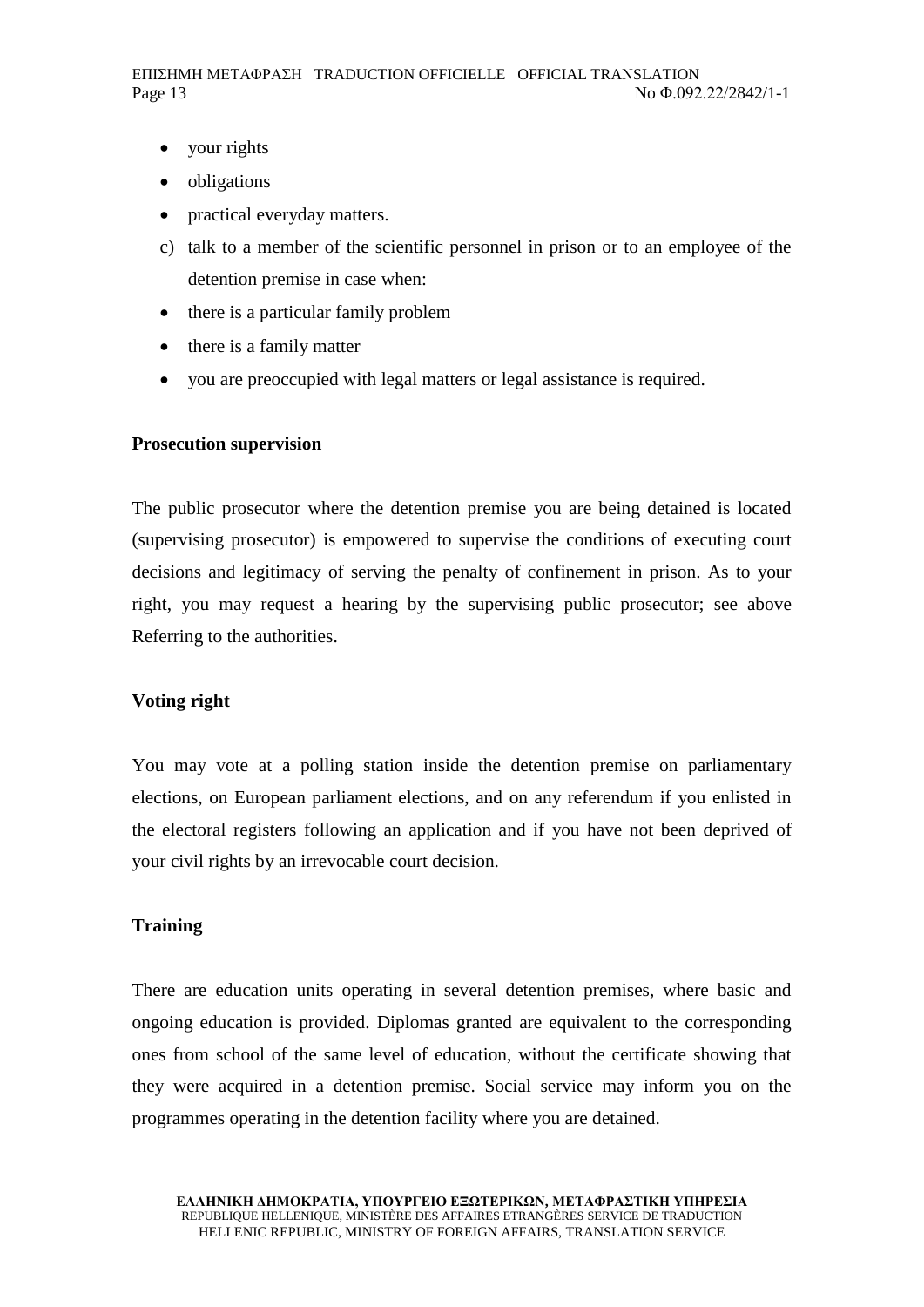## **You have the right to:**

- Apply for an educational programme (such as Elementary School, Gymnasium, Second Chance School, Vocational Training Institute) or a vocational training program realized at the detention premise where you are being detained.
- Continue your studies at the tertiary education, or attend a recognized educational institution, either by e-learning or when an educational leave is granted following an application to the Disciplinary Board (see Disciplinary Board below). On special provisions, the possibility for you to attend tertiary education courses outside the detention facility and on electronic monitoring is determined.

## **Serving time**

The duration of your detention is estimated by the prison services (secretariat), based on the sentence imposed on you by an irrevocable court decision, after deducting time of temporary custody. In case of several irrevocable convictions against you, then the detention time will be calculated based on the merge decision. If there is no merge decision, you may, via the service or your lawyer, submit an application to the competent court. As to reducing the time of your detention, see Reduction of detention time.

### **Serving time at home** (at your residence)

If you have been sentenced to imprisonment or incarceration (up to 10 years), you may submit an application and request from the Magistrate's Court Council situated at the location where you are being detained, to serve you sentence at home, in the following cases:

- if you are over 75 years old
- if you a mother of a minor child, until you child becomes 8 years old

### **Information, entertainment, sports**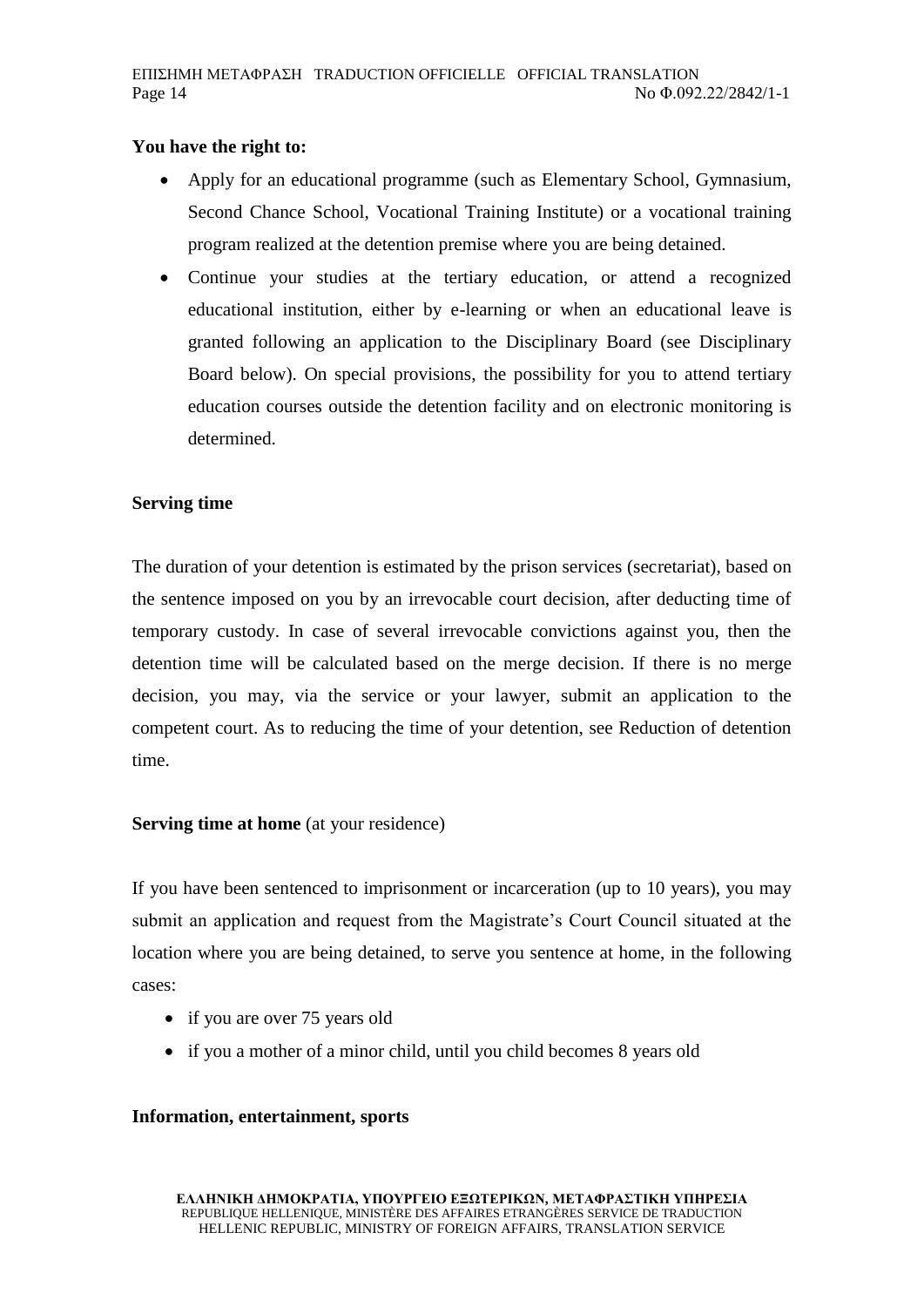# **You have the right to:**

- Have a TV set in your cell (your own or provided by the facility) with headphones so that fellow cellmates are not disturbed. There could be one pay TV channel only if permitted by the Prison Council (see Prison Council below) and at your expense.
- get newspapers, magazines and books or borrow them from the library
- ask information on your legal status.
- participate in entertaining artistic events and in discussions with scientists or other guests.
- use computers only in special areas for training purposes, following a decision from the Prison Council.
- Walk and exercise in the yard or in sports areas for at least 1 hour a day, supervised by guards or trainers.
- participate in group fitness training programmes that do not prevent the operation of the detention facility.

# **Visitation rights**

You have a right to have visitations provided you wish so, from a spouse and relatives up to  $4<sup>th</sup>$  degree family relationship (you may receive further information from the facility's social service) that last half an hour at lead, for at least:

- once a week if you are a convict
- twice a week if you are in custody (awaiting trial)
- unrestricted if debtor, or in case of a "guest" alien waiting to be deported.

If permitted by the Prison Council you may:

- get visitations from others as well, at least once every fifteen days.
- get permission for visitation without a partition ("free") from a spouse and children, at an appropriate space.
- get visitations from other persons or bodies who could affect you in a positive way.
- get visitation from diplomatic or consul officials of your country in case you are an alien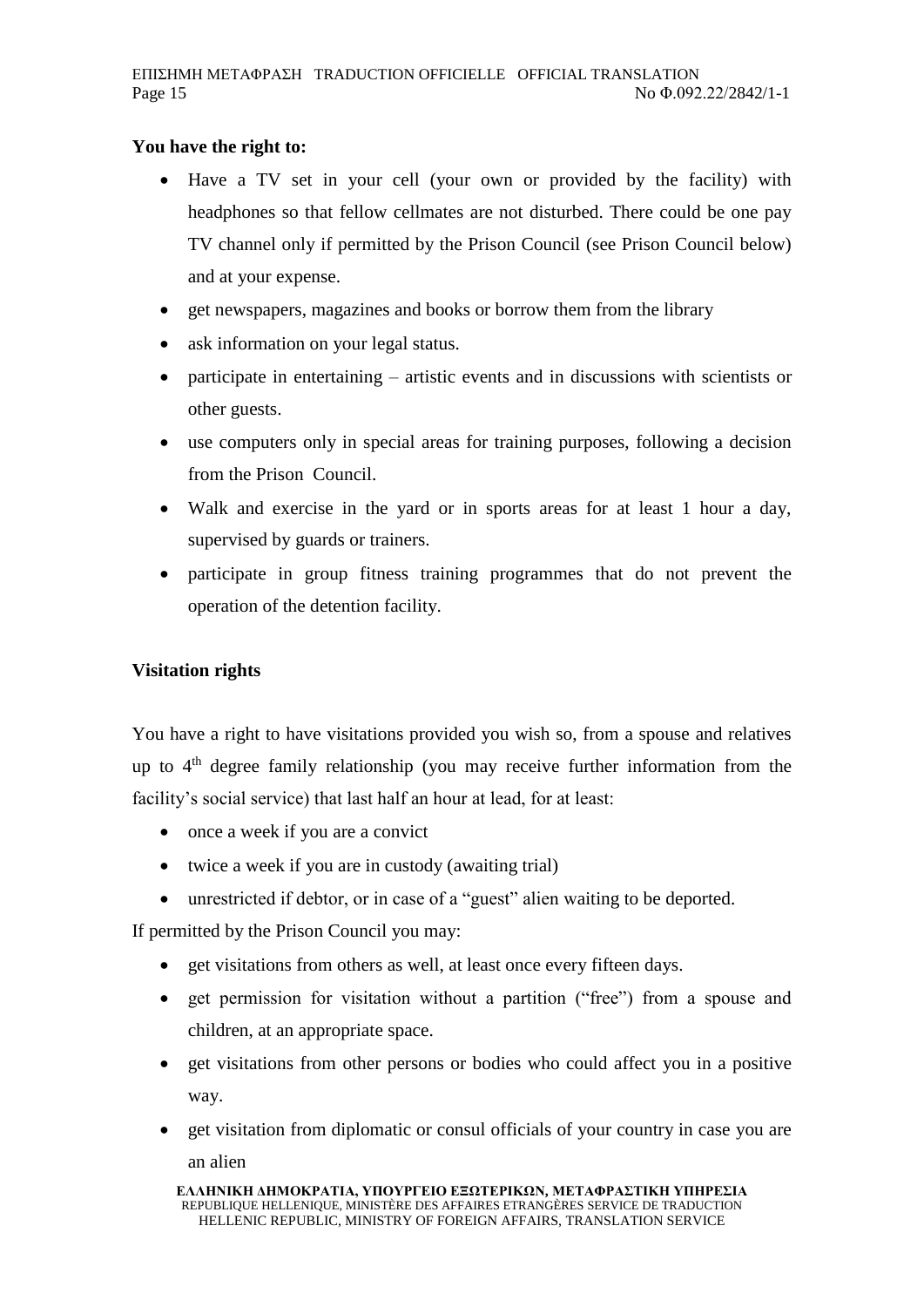If permitted by the supervising public prosecutor you may:

 $\bullet$  Meet a spouse or relative up to 2<sup>nd</sup> degree, detained in the same detention facility complex (you may have more information from the social service of the facility).

If you are a mother, you have the right to have your child or children with you until the age of 3 years, at an appropriate space.

If you have no family or no communication with relatives, you may declare to social service a person who could be there for you.

You may get visitations from your lawyer without limitations on how many times or any time limitations, besides the one imposing the timetable for lawyers' hearings.

# **Work**

# **You have a right to:**

- Apply to the Labour Board (see Prisoner's Labour Board below) to work under a beneficial calculation of penalty's days (day's wages).
- express what you prefer for the job you want. Your application will be considered by priority order.
- be insured with I.K.A. (Social Security Institution) against any risk of accident if working at specific posts or following a vocational training programme.

Working or employment for the detainee is not punishment or oppression (article 40, paragraph 1 of the Penitentiary Code). In each detention premise there are working positions in auxiliary works or services that serve operational needs of the facility. Furthermore, in several facilities operate agricultural or handicraft working units. Allocating prisoners to working places, defining working hours and working terms are determined by the Prisoners' Labour Board.

# **Beneficial calculation**

Each day of detention is beneficially calculated if: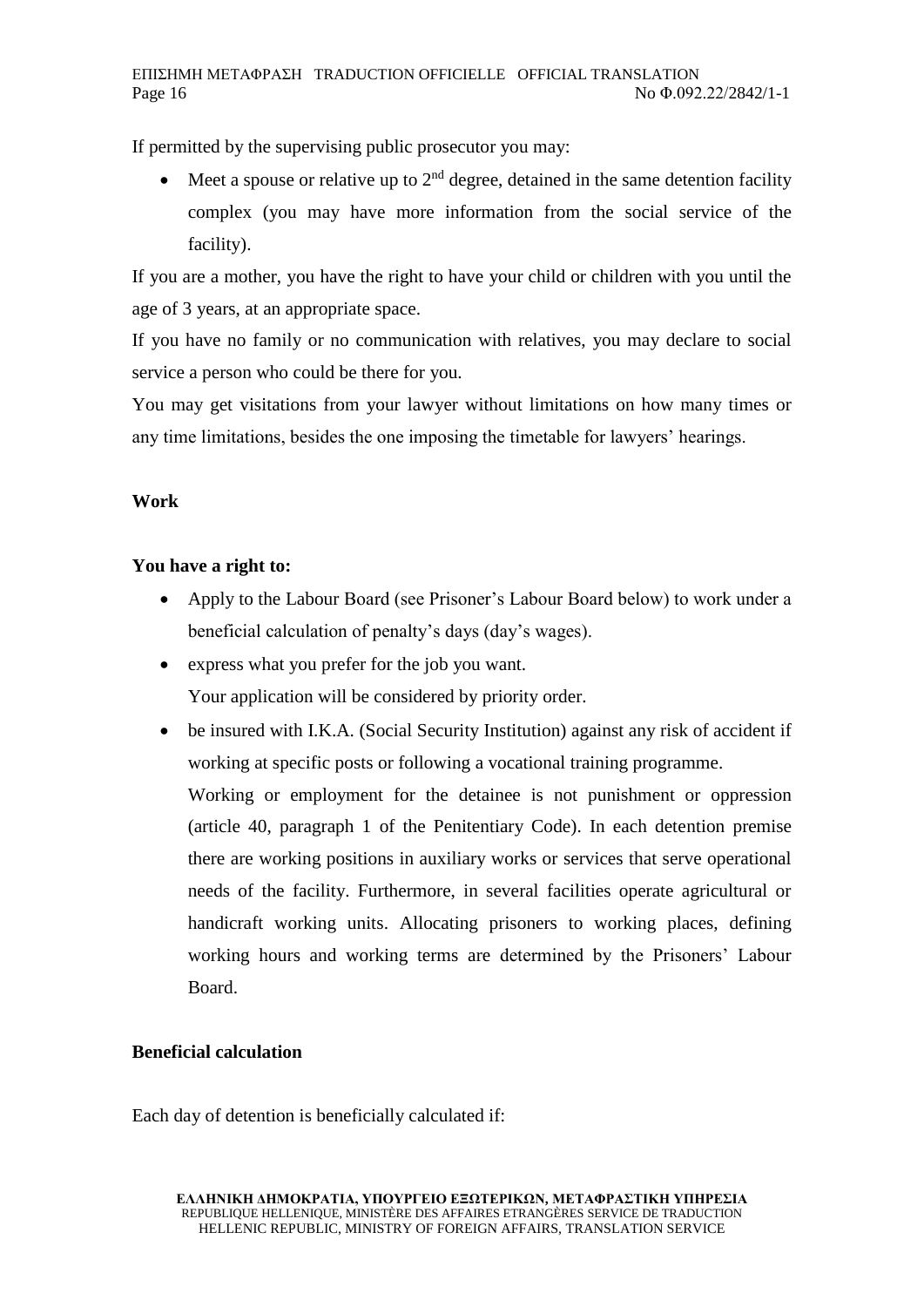- you occupy a working place or serving at a production laboratory at the facility where you are being detained
- you are in an educational programme (school of any level), during the entire year, or a vocational training programme
- you have a working place at an agricultural prison, a construction and technical workshop, or at K.A.Y.F. (Central Warehouse of Prisons' Supplies) (see Detention premises)
- you are in a detoxification therapeutic programme or at K.A.T.K. (Centre of Rehabilitation of Drug Addicted Detainees (see Treatment, detoxification) The supervising public prosecutor is assigned with calculating day's wages following a proposition by the competent Prisoner's Labour Board. The supervising public prosecutor, in case you are punished for a disciplinary offence, may not allow or may revoke the beneficial calculation for the days of your detention, and then, you may appeal before the Magistrate's Court Council within ten (10) days since the relevant decision is served to you.

### **Treatment, detoxification** (from drugs)

The right to health services of similar level to the one for the general population also includes the right to treatment for people facing problems by using addictive substances. For that purpose there are several detention premises where operate consultation stations and therapeutic programmes. Furthermore, the Centre of Rehabilitation of Drug Addicted Detainees (K.A.T.K.) of Eleonas Thiva, is operating a full detoxification programme supervised by the Ministry of Justice, Transparency and Human Rights.

If you are an addicted drug user, you have the right to:

- Request to participate in a counselling or therapeutic programme operating at the facility where you are being detained.
- Request to be transferred to K.A.T.K. or to another facility where a therapeutic programme is operating so that you may follow it if you meet the law requirements.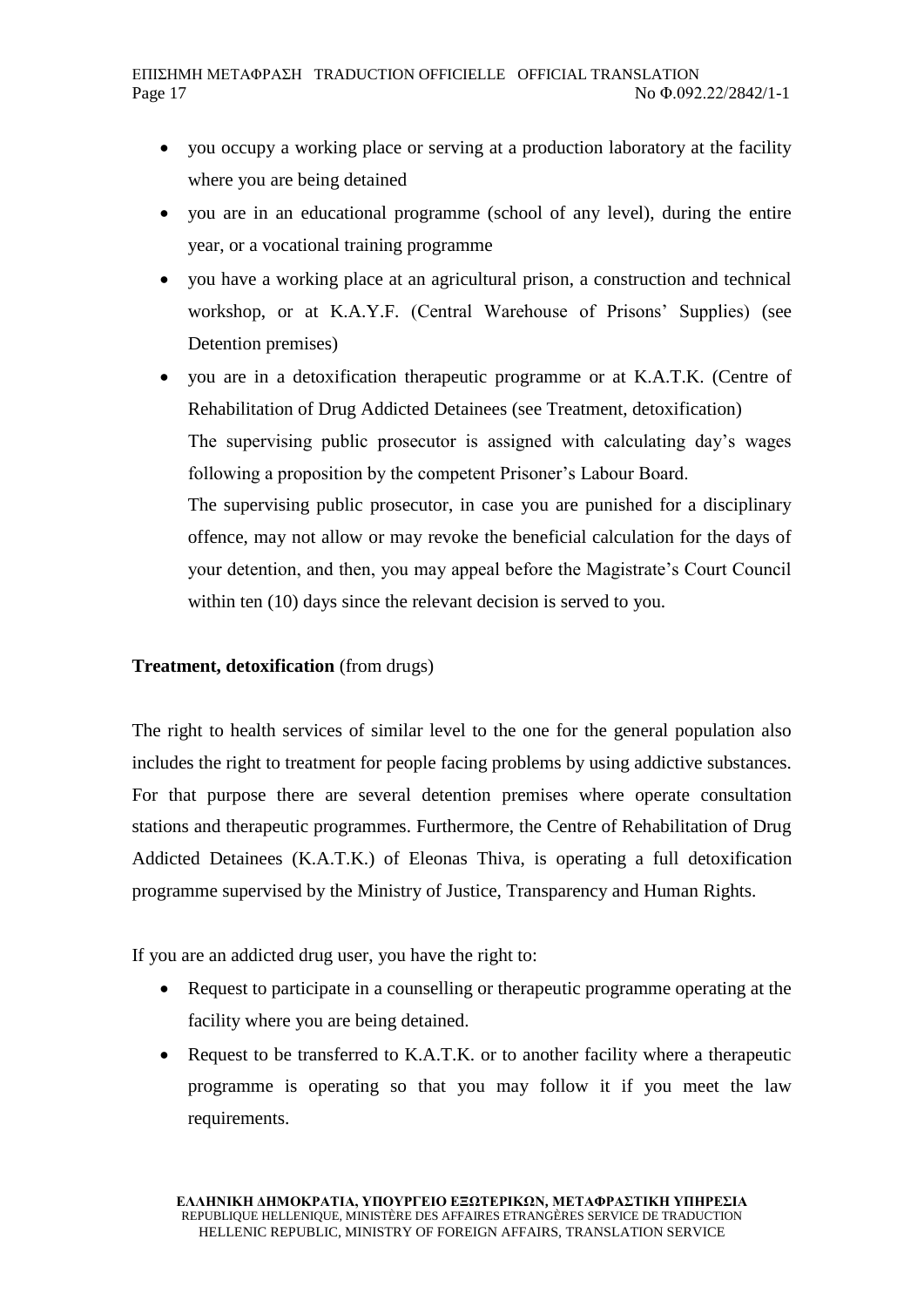- Request not to be transferred to a detention premise where you cannot continue to participate in a counselling or therapeutic programme.
- Request, fully applying Law 4139/2013, by the Special Committee prescribed by article 31, to decide on you being placed in a physical detoxification and mental rehabilitation programme in prison.

You may be informed by the social service and the scientific staff of the facility where you are being detained concerning counselling and therapeutic programmes that are operating.

### **Religious freedom**

## **You have the right to:**

- Exercise your religious duties regularly in a temple or another appropriate place formed for that purpose at the premise where you are being detained.
- Communicate and ask permission to accept visits from representatives of your religion.
- Ask for special diet for religious reasons and provide for that as possible.

### **Detention premises**

Detention premises are divided into:

- General
- Special
- Therapeutical

General detention premises are divided into:

- A' type.
- $\bullet$  B' type

Special facilities are the Detention Premises for Young Persons, Agricultural Prisons and the Central Warehouse of Prisons' Supplies (K.A.Y.F.).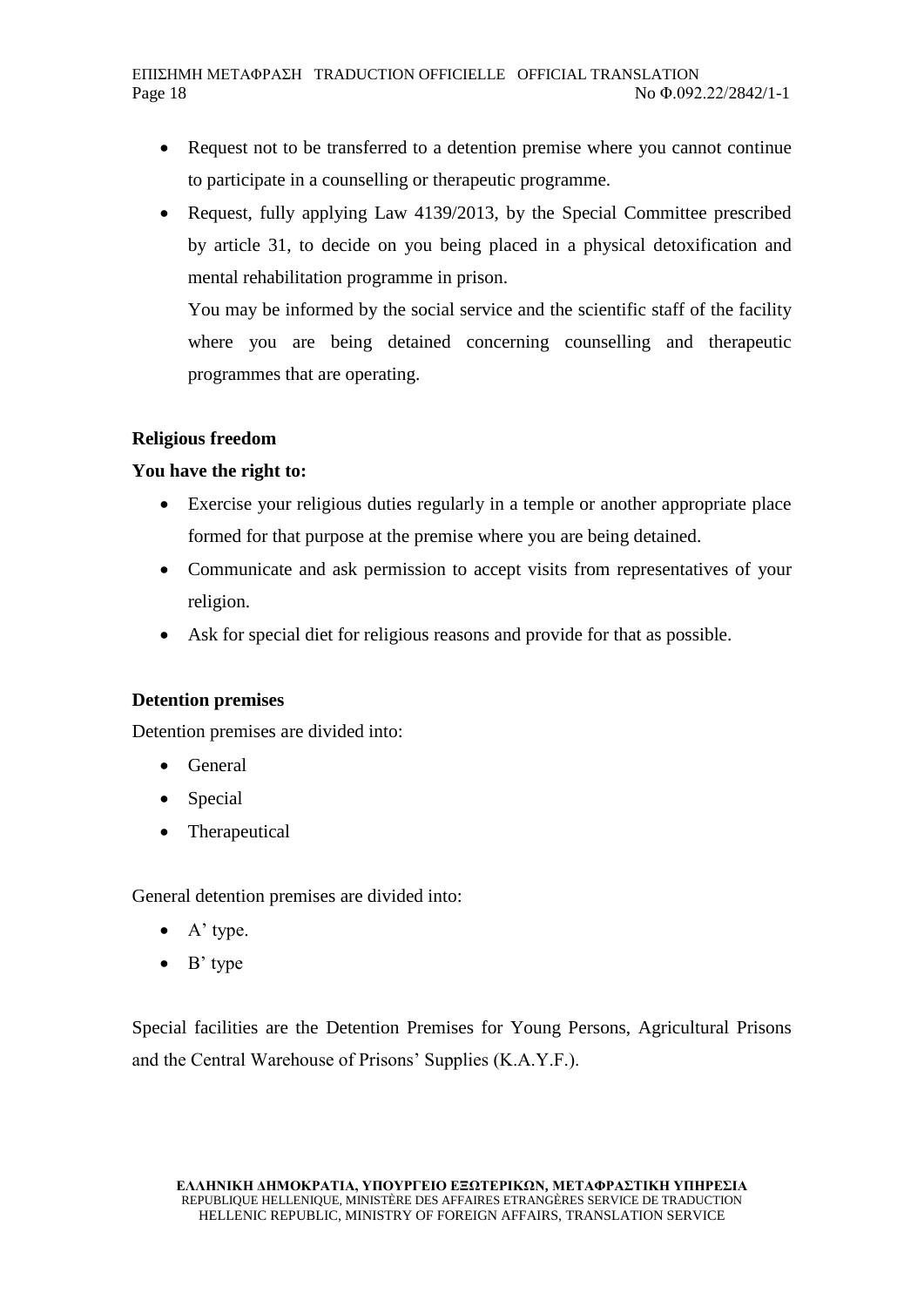Therapeutical premises are the Hospital for Detainees, Psychiatric Premises of Detainees, and the Centre of Rehabilitation of Drug Addicted Detainees of Eleonas Thiva (K.A.T.K.E.TH.).

## **Community service**

You have the right to ask that you render community service near the place of your home when you are being detained for imprisonment sentence:

- **for part of your sentence, if that part is not converted into a fine**  and you ask for it by applying to the Magistrate's court Council (article 64 of the Penitentiary Code)
- **for your entire sentence, if it is not converted into a fine** and you are not able to pay the amount converted, and you ask for it by applying to the court that issued the sentencing decision (article 82 of the Penal Code).

# **Central Council for Prisoners Transfer** (K.E.M.)

It is composed of three members, operates at the Ministry of Justice, Transparency and Human Rights and is dealing with prisoners' transfer requests for any reason, besides procedural ones (article 9 of the Penitentiary Code).

### **Reduction of detention time** (cases)

Your detention time may be reduced in the following cases that aim at decreasing the consequences of imprisonment and at you gradually returning to society:

- conditional release
- conditional release for disabled prisoners
- beneficial calculation of detention days
- community service
- early release on electronic monitoring ("bracelet")

The facility's services where you are being detained, may inform you on all above measures. You may also ask help from your lawyer. (For more information, see the corresponding words in the "Primer".)

**Day's wages** (see beneficial calculation)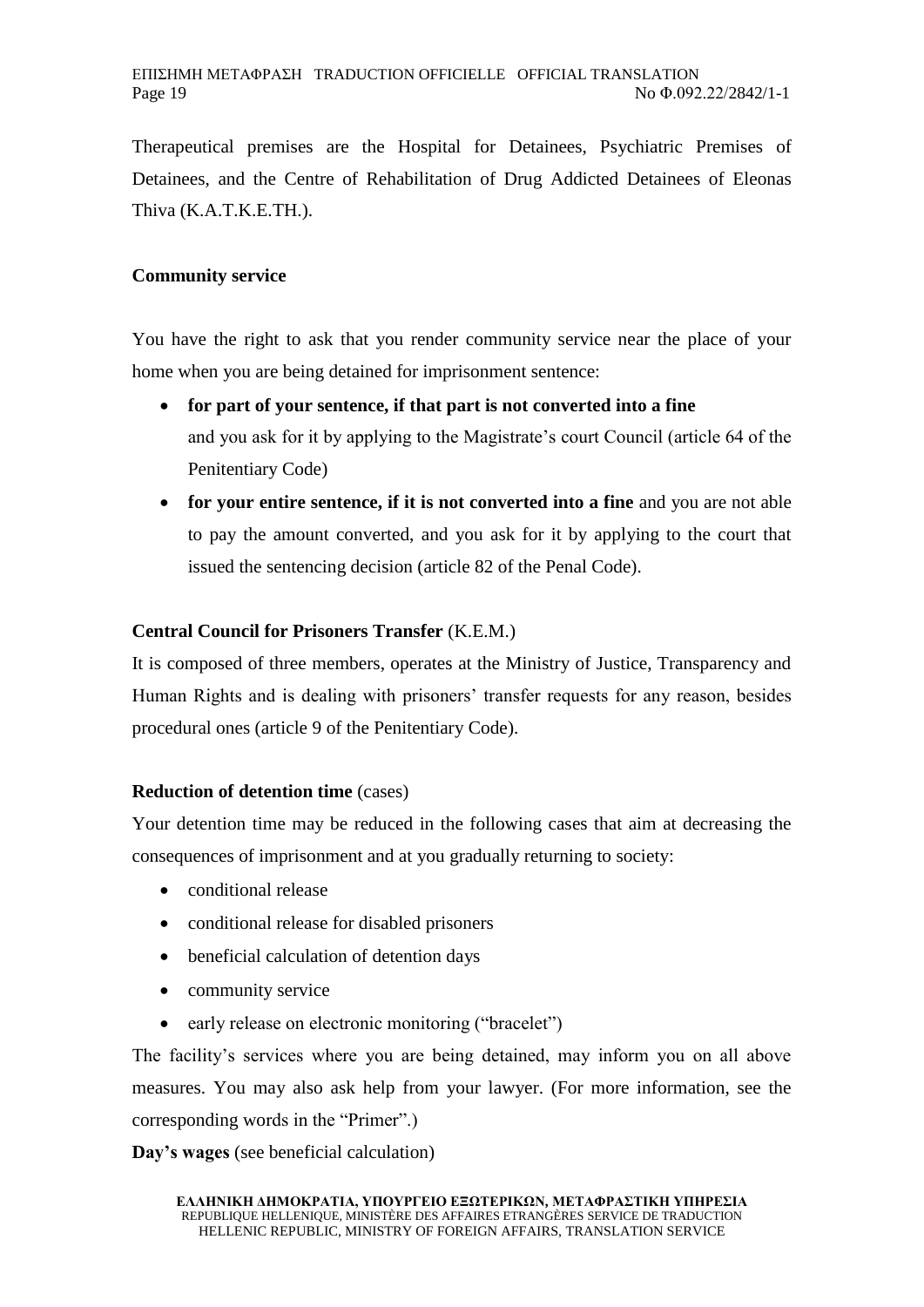# **Transfers**

You may request in writing to be transferred to another detention facility for personal, family, education, therapeutic reasons, or for the purpose of placing you in work (e.g. in an agricultural prison). It is for the best to support the reasons you invoke by presenting documents or other evidence. The Prison Council will make an opinion and the Central Council for Prisoners Transfer (K.E.M.) operating in the Ministry will decide on whether you will be transferred and where.

### **Transport**

You have a right to be transferred in your country to continue serving your sentence, provided a relevant decision has become irrevocable:

- if you are a national from a third country that has signed the Strasbourg Treaty
- if you are a national of an E.U. member state and you permanently reside in an E.U. country (Law 4307/2014, FEK (Government Gazette Issue) A' 246).

You may submit a relevant application to the detention facility's secretariat where you may receive a special form and relevant information.

#### **Disciplinary control**

During the disciplinary control you have the right to:

- be informed in writing about the disciplinary offence you are accused of.
- be summoned before the Disciplinary Board to defend yourself and testify.
- appeal before the Magistrate's Court Council (judicial council) against the decision of the Disciplinary Board within 5 days since the decision was made.
- ask that the restriction sentence to an individual cell is suspended, interrupted or spared, in case of a serious danger against your life or health, or if you show by great actions that you sense of responsibility has been strengthened.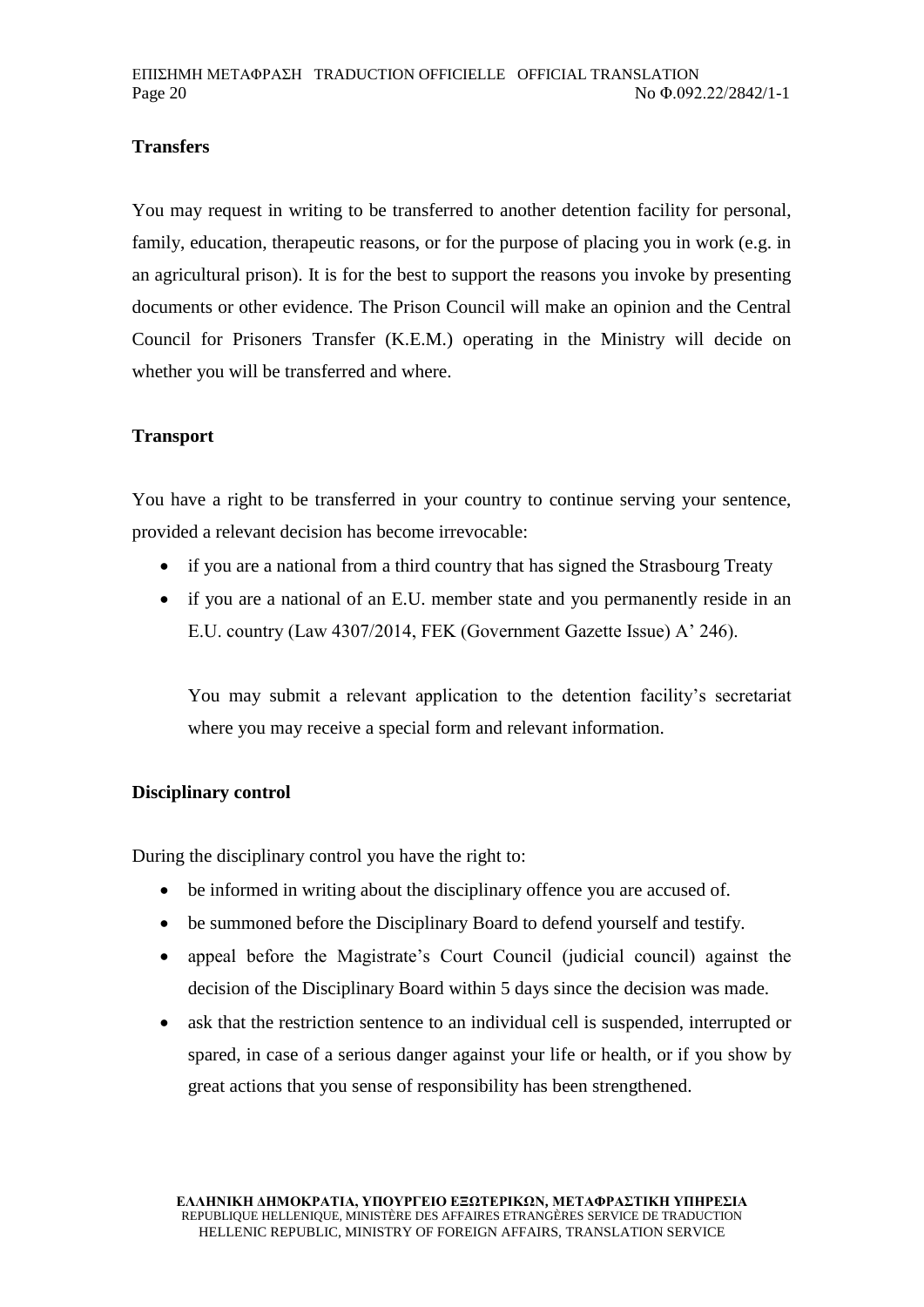## **Disciplinary offences and disciplinary punishments**

Disciplinary offences and disciplinary punishments are specifically described in the law. The Disciplinary Board operating in every detention facility is authorized to impose any disciplinary punishments and grant awards (see Disciplinary Board). It is useful for you to know the following:

Disciplinary offences and their penalties are:

# **Category A':**

**Disciplinary punishments:** restriction to a specific cell up to 10 days, transfer, deprivation of work for 1 year, 16-30 penalty points, on:

a) disobedience to lawful commands from the staff

b) violent escape in collaboration with others

- c) using violence or threatening violence against staff
- d) exercising physical violence against a fellow cellmate
- e) offence against sexual freedom
- f) making dangerous objects
- g) entering, possessing, using, etc., of narcotics or alcohol substances
- h) destroying facility property of high value
- i) bribing a staff member

### **Category B':**

**Disciplinary punishments:** deprivation of work for 6 months, 6-15 penalty points, on:

- a) stealing valuable items from a prisoner or illegally using objects
- b) possessing money or items prohibited
- c) threatening or exercising psychological violence against a cellmate
- d) selling personal use items, e.g. medication
- e) organizing prohibited games
- f) escape of a detainee
- g) false attempted suicide, self injuring, swallowing objects
- h) insults and slander against the staff or a cellmate
- i) systematically presenting groundless and false complaints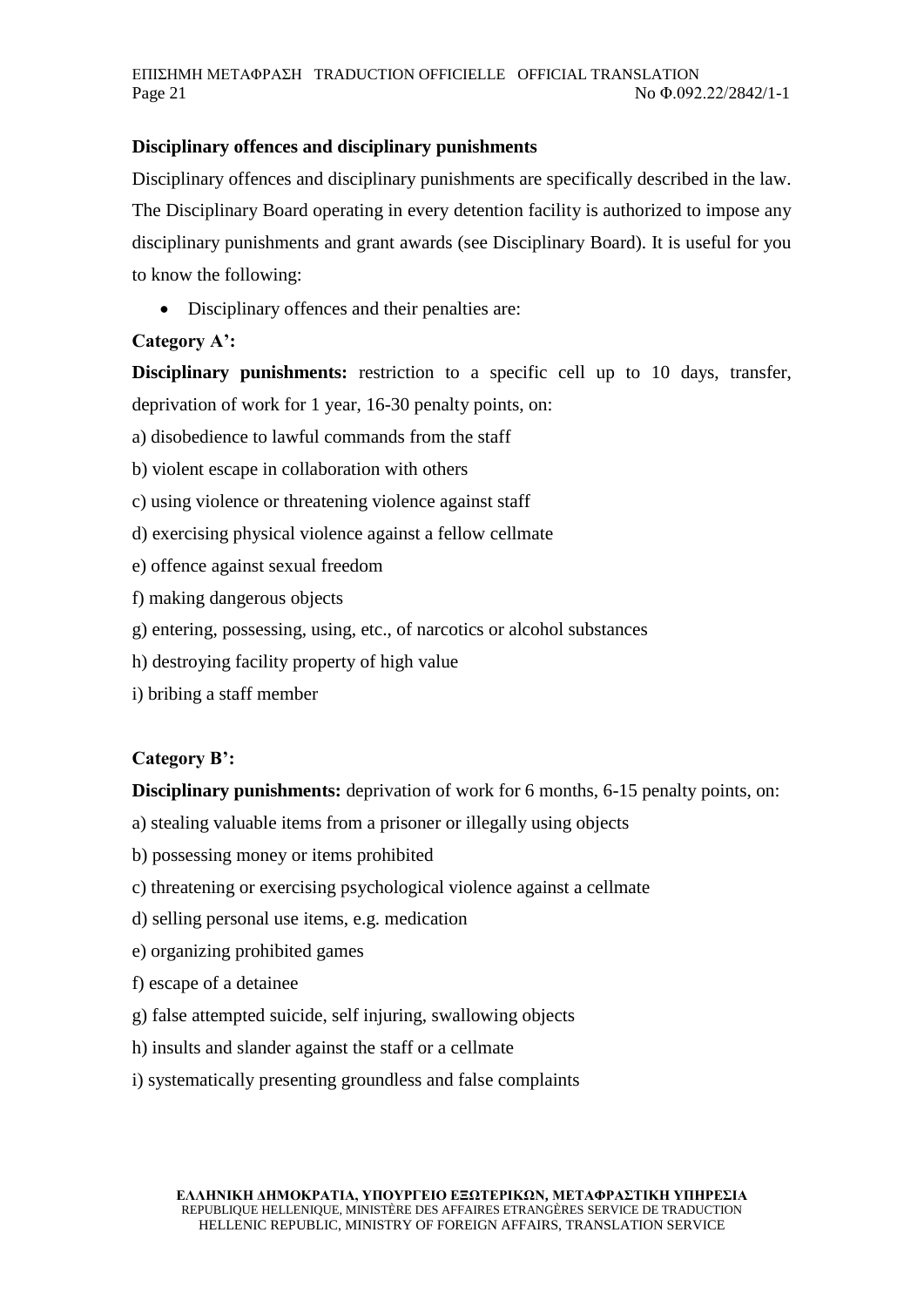# **Category C':**

**Disciplinary punishments:** deprivation of work or training for 2 months, 6-15 penalty points, on:

a) Participating in prohibited games

b) Manufacturing, possessing or using prohibited objects (besides dangerous ones, see category A')

c) Lack of personal hygiene and cleanliness inside the cell, chamber, common areas

d) Encouraging other detainees to commit disciplinary offences.

Penalty points are taken into consideration as to conditional release, grant a leave, beneficial calculation of sentence days etc.

Disciplinary punishments are cancelled as follows:

a) Restriction to a special cell (isolation) for 2 years, b) disciplinary transfer in 1 year, c) penalty points in 6 months, d) deprivation of work at the time prescribed.

# **Disciplinary Board**

It is composed of three members, the supervising public prosecutor as president, the director and the senior social worker as members (article 70, paragraph 1 of the Penitentiary Code).

# **Clothes**

You have the right to:

- clothes of your choice
- Ask social service for clothes and shoes if you need them, and extra clothing is you are working, depending on the kind of work.

## **Prisoners' Labour Board**

It is composed of five members, i.e. the supervising public prosecutor as president, the director, the senior social worker, police sergeant and the agriculturist from the agricultural prison (or the person supervising the work place or the head of the technical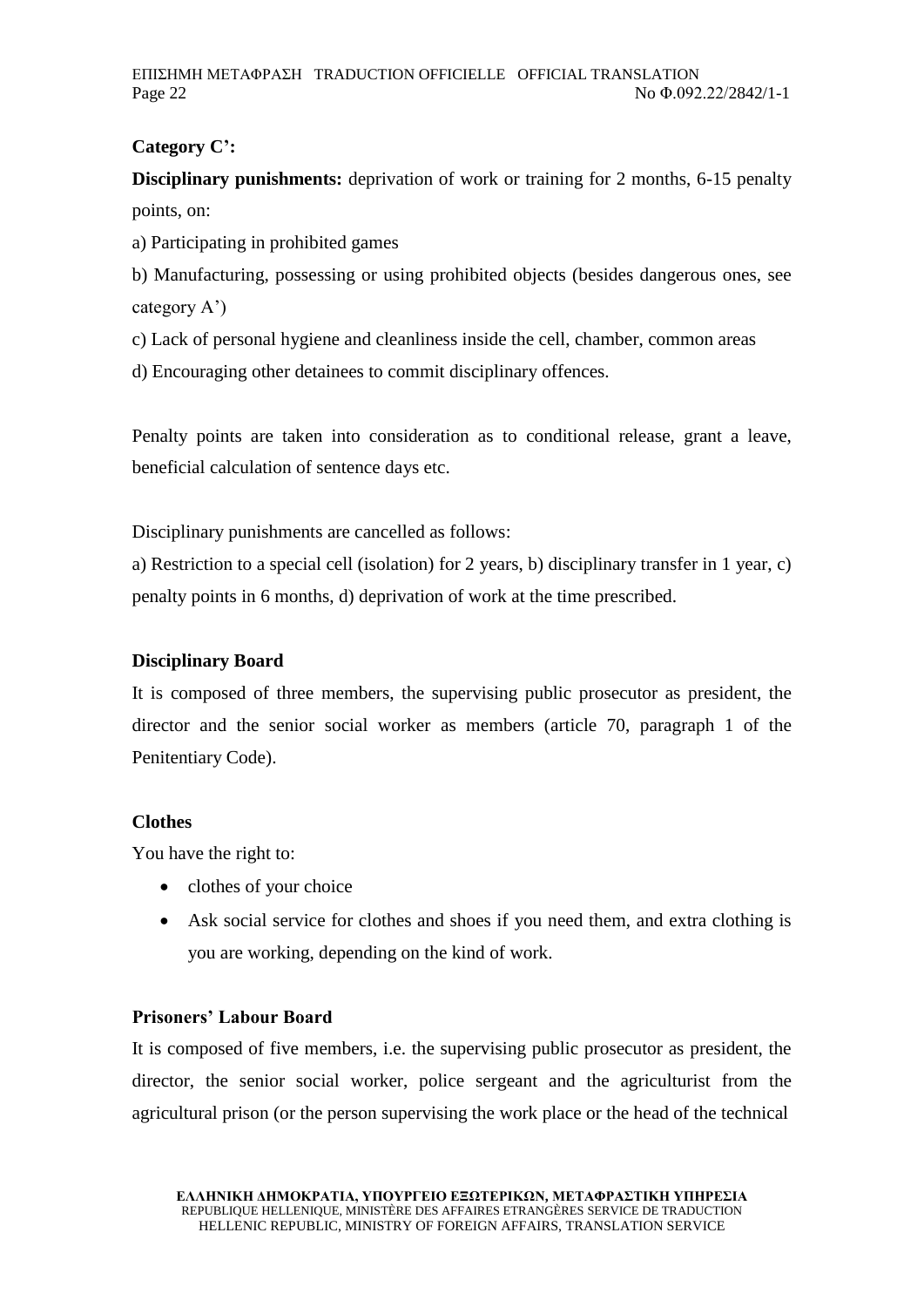department, or any other specialized scientist) as members. Requests for work are examined in order of the date submitting a request. The Board makes its decisions following after hearing the detainees interested (articles 41, paragraph 3 of the Penitentiary Code).

# **Prison Council**

It is composed of three members, that is the director as president, the senior social worker and the senior specialized scientist as members (with their substitutes, as prescribed by article 10, paragraph 1 of the Penitentiary Code).

The facility's police sergeant is participating in the meetings without a right to vote. The supervising public prosecutor may participate in these meetings following an invitation from the council or even ex officio, as well as the detainee interested at his/her request and if is considered necessary (article 10 of the Penitentiary Code).

### **Telephone communication**

You have the right to:

- Use payphones, while chambers and cells are open, and communicate with persons who are permitted to visit you, and with your lawyer.
- Buy phone cards that mount to 25 euro or ask the service for one if you cannot afford it.
- Request to telephone your relatives at any time in case of an emergency in your family.
- The secrecy of your communication is protected. Checking the communication content may be realized for security reasons or for the competent authorities to investigate particularly serious crimes.

### **Health**

# **You have the right to:**

 Be examined by a doctor when entering a prison and whenever you request it with a note from you.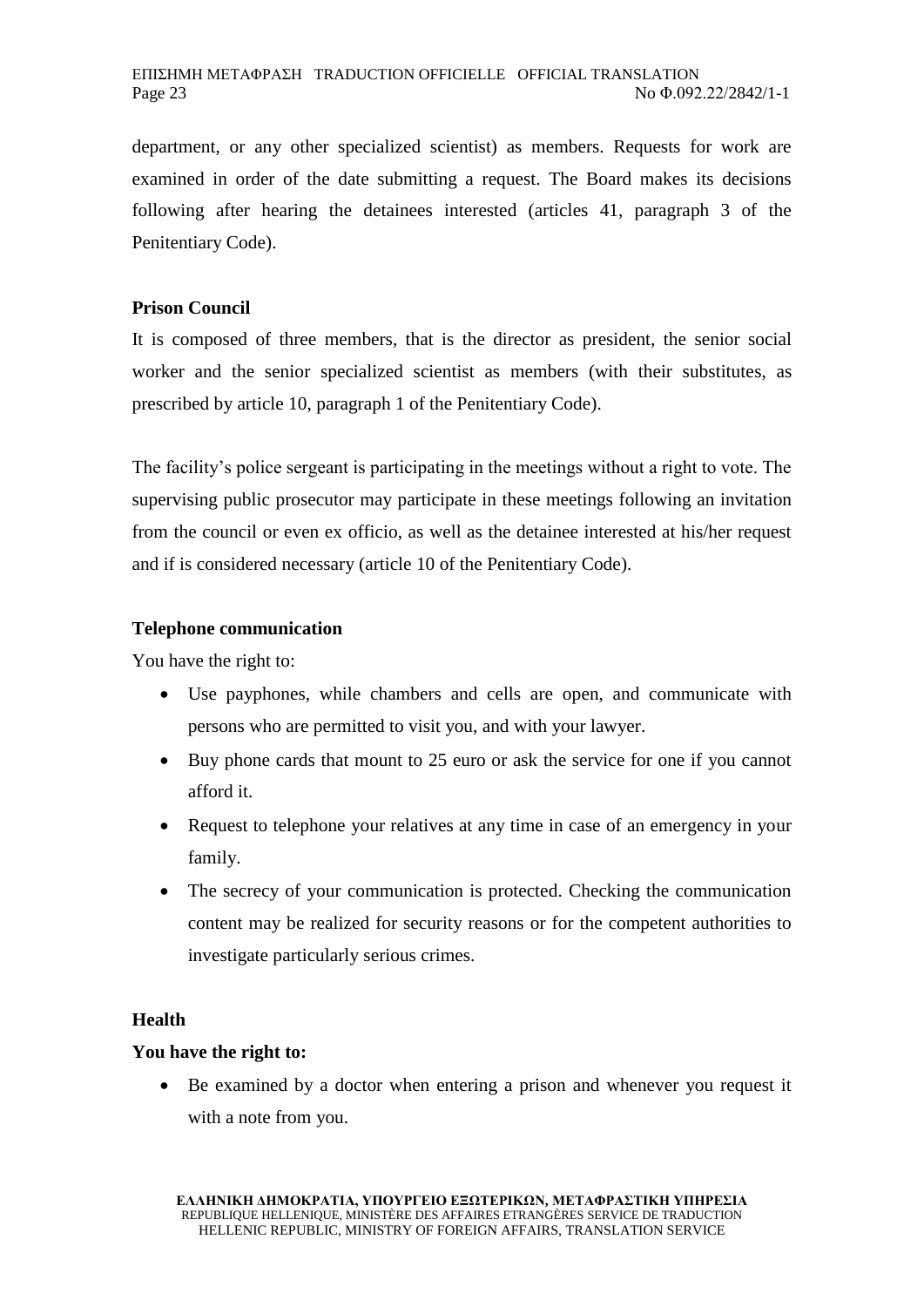- Be examined by a private doctor, in the presence of the facility doctor, at your expense, following your request to the Prison Council.
- Receive in the presence of a nurse or another authorized staff medications prescribed by a psychiatrist.
- Be hospitalized in the Prisoners' Hospital or a hospital outside prison, if required for your health.
- Learn about the results of your medical examinations.
- Not undergo any medical examinations (or without any order from the supervising public prosecutor), operations or treatment, unless it suspected you are carrying an infectious or contagious disease. If you deny as to that last case, you are temporarily isolated.
- Never undergo any medical or other experiments.

As a detainee, you have the right to medical and pharmaceutical care of equal level as the one received by general population (article 27, paragraph 1 of the Penitentiary Code). The responsibility for rendering health services inside the detention facilities is jointly exercised by the Ministry of Justice, Transparency and Human Rights and the Ministry of Health. Detainees that are patients and it is not possible to hospitalize them inside the detention premise, are transferred either to a public hospital at the prefecture where the detention premise is located, or if hospitalization is not possible in that hospital, to the nearest public hospital at a prefecture where another detention premise is located. "Saint Paul" Hospital for Prisoners, and the Psychiatric Premises of Korydallos' Detainees are meeting hospitalization needs to some extent for prisoners who become ill during their detention or present serious psychiatric problems.

### **Hygiene, cleanliness**

# **You have the right to:**

- Live in an individual cell if permitted by building premises.
- Ask for the necessary means for your personal hygiene and for cleaning your clothes in case you cannot afford it.
- Buy sanitary articles from the store.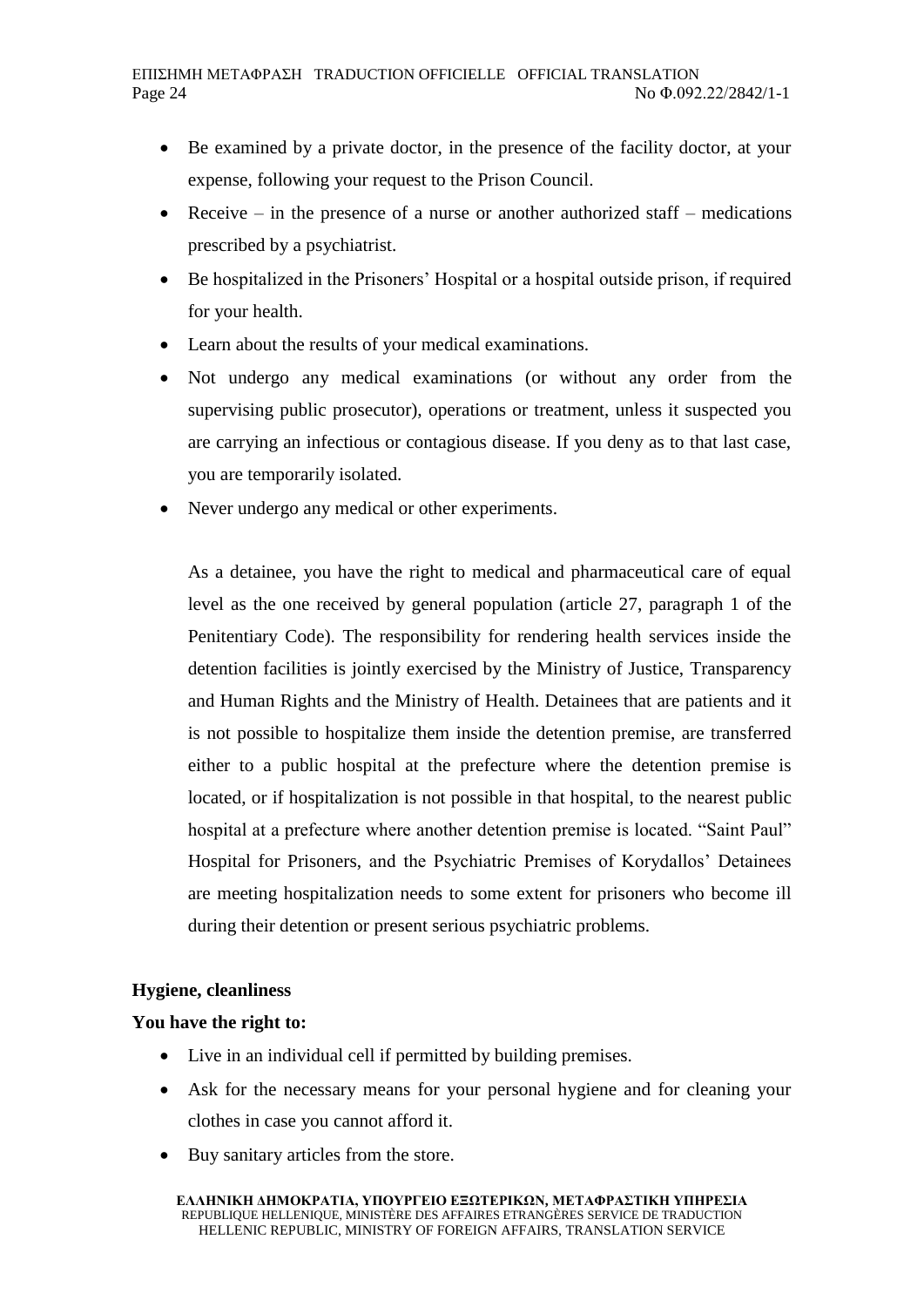- When entering a prison, take a mattress, two pillow cases, two blankets, four sheets, two face towels, two bath towels.
- Use your own sheets, blankets and towels of different colour from the ones granted by the facility (without any selvage).
- Have warm water every day in baths and laundry areas.
- Wash your clothes in the facility's washing machines, if there are any.
- Have common areas and facilities cleaned every day by cleaning crews and have them regularly disinfected.
- Receive information on hygiene matters and prevention of infectious diseases.

## **Obligations** (basic)

Your basic obligations are to:

- Follow legal instructions and orders from the staff and keep the programme.
- Not walk outside your wing's railing without permission or escort.
- Not communicate with prisoners from other wings and not correspond with other prisoners without a permit.
- Cooperate with the staff on regular or extraordinary searches on personal items and body searches carried out in special areas by staff of the same gender and in a way that does not offend your dignity.
- Accept following an order from the public prosecutor, the director or the police sergeant, intracorporal or x-ray search by a doctor or stay up to three days in a special area under surveillance in case you are suspected that you have hidden drugs into your body.
- Not prevent lighting in your cell/chamber and facilitate counting and visual inspection.
- Respect your fellow cellmates, treat staff decently, and behave decently in councils and visitations with relatives and lawyers.
- Deposit to the accounting office your money and deliver any deposit booklets, cheques, credit cards and other valuable personal items for safekeeping in the warehouse.
- Not deposit any money into another prisoner's account, unless it is a spouse, a relative, and not exchange phone cards or other items.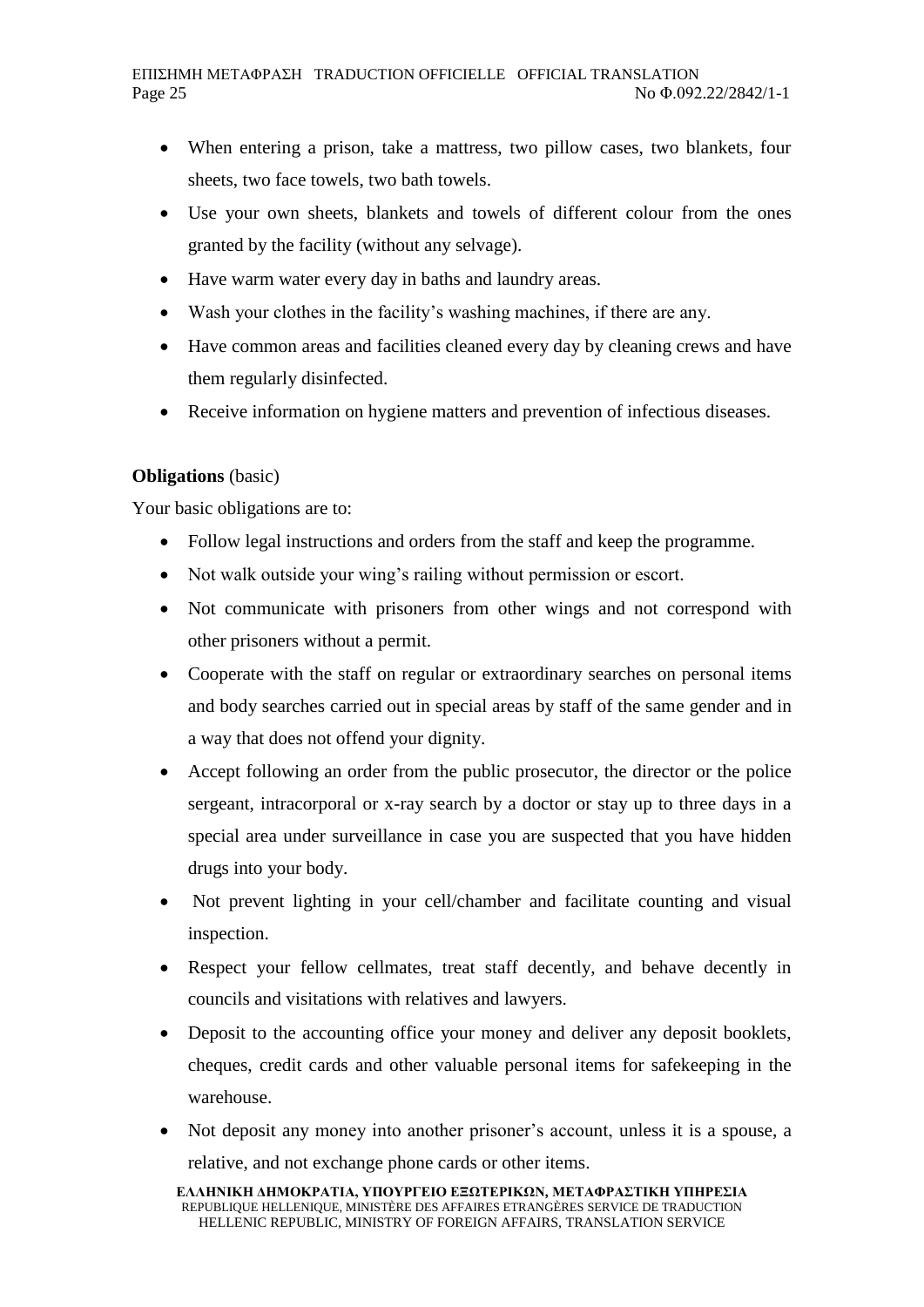- Not smoke in visiting areas and not receive phone cards or items granted or sold to the store by any visitors.
- Be quick when using payphones and respect the line.
- Not possess or use mobile phones.
- Execute with consistency and care the work you were assigned.
- Use well and not damage intentionally any tools, materials, items and facilities.
- Care for personal hygiene and cleaning clothes, sheets and blankets, and keep your personal items in order.
- Care for cleanliness of public areas.
- Return, when released, the mattress, blankets, sheets and pillows you have received.

#### **Food**

You are entitled to:

- Have breakfast, lunch and dinner based on the prison's food programme.
- Buy food or other items permitted by the store-canteen, with money from your personal account.
- Cover for a special diet for health reasons, following doctor's opinion or for religious reasons.
- Cook your food on the director's licence and in agreement with the doctor, provided there is a need for special diet or additional nutrition for health reasons.
- Have meals and food brought during visiting hours (not fruits though), that are checked easily, two times a month maximum, and with the Prison Council's permission.
- Request from the facility, provided it is possible, during holidays on new year's day, on the  $25<sup>th</sup>$  of March, Easter day, Assumption Day (15 August),  $28<sup>th</sup>$ October and Christmas Day, as well as on local national and religious holidays, if you wish, to have alcohol (beer or wine).

### **Visiting hours**

Visiting hours for lawyers and family are: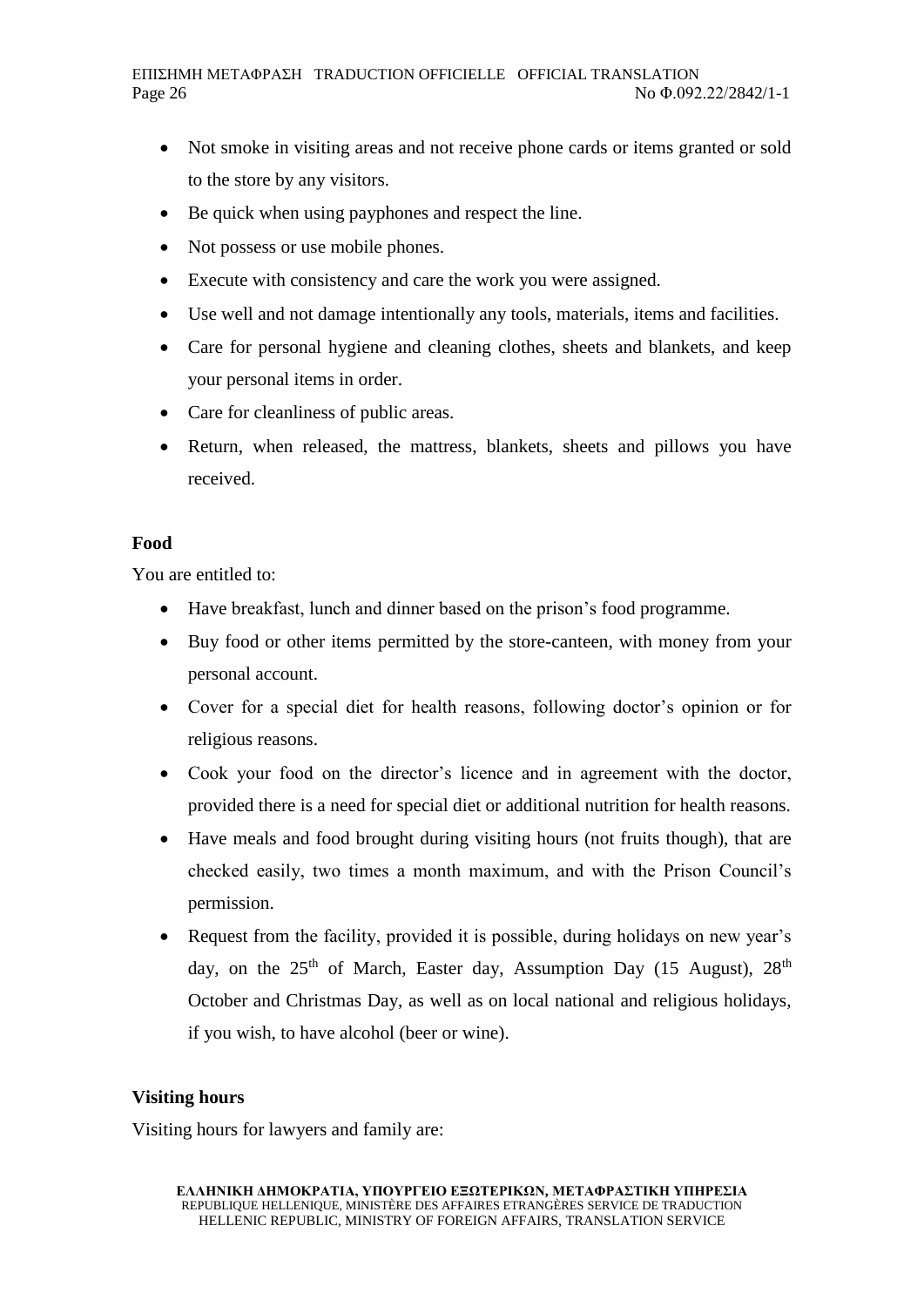- $\bullet$  08.00 am 11.00 am and 15.00pm half an hour before sunset in during winter period.
- $08.00$ am 11.00 am and 15.00 pm 18.00 pm during summer period.

You may find information on days and the exact timetable for visiting hours, as well as any changes for exceptional circumstances, on the management's announcements in the wings.

# **Timetable**

**1)** Timetable for the detention facility is the following: **07.30am:** waking – Cells and chambers open – Counting prisoners.

**07.45am:** Breakfast

**08.00am – 12.00am:** sports, work, training, participating in programmes, free time.

**12.00pm:** Meal

**12.15pm:** Cells closing at noon – counting prisoners.

**12.30pm – 15.00pm:** resting

**15.00pm:** cells opening for the afternoon.

**15.00pm until half an hour before sunset:** Sports, work, training, participating in programmes, free time.

**Half an hour before sunset:** Closing day – dinner – final counting.

**2)** Extra information on the timetable:

- Prisoners are allowed to remain in the wings with closed railings during winter period until **20.30pm** and during summer until **21.00pm**. After that time, prisoners go back to their cells until the next morning.
- Keeping the timetable is obligatory.
- **Exceptionally**, prisoners remain inside the cells in the wings with the railing closed:
- On  $31<sup>st</sup>$  of December, until 00.30am of January  $1<sup>st</sup>$ .
- During usual religious, national and local holidays at noon.
- In days of heat waves, when temperature is over  $36^{\circ}$ C at noon.